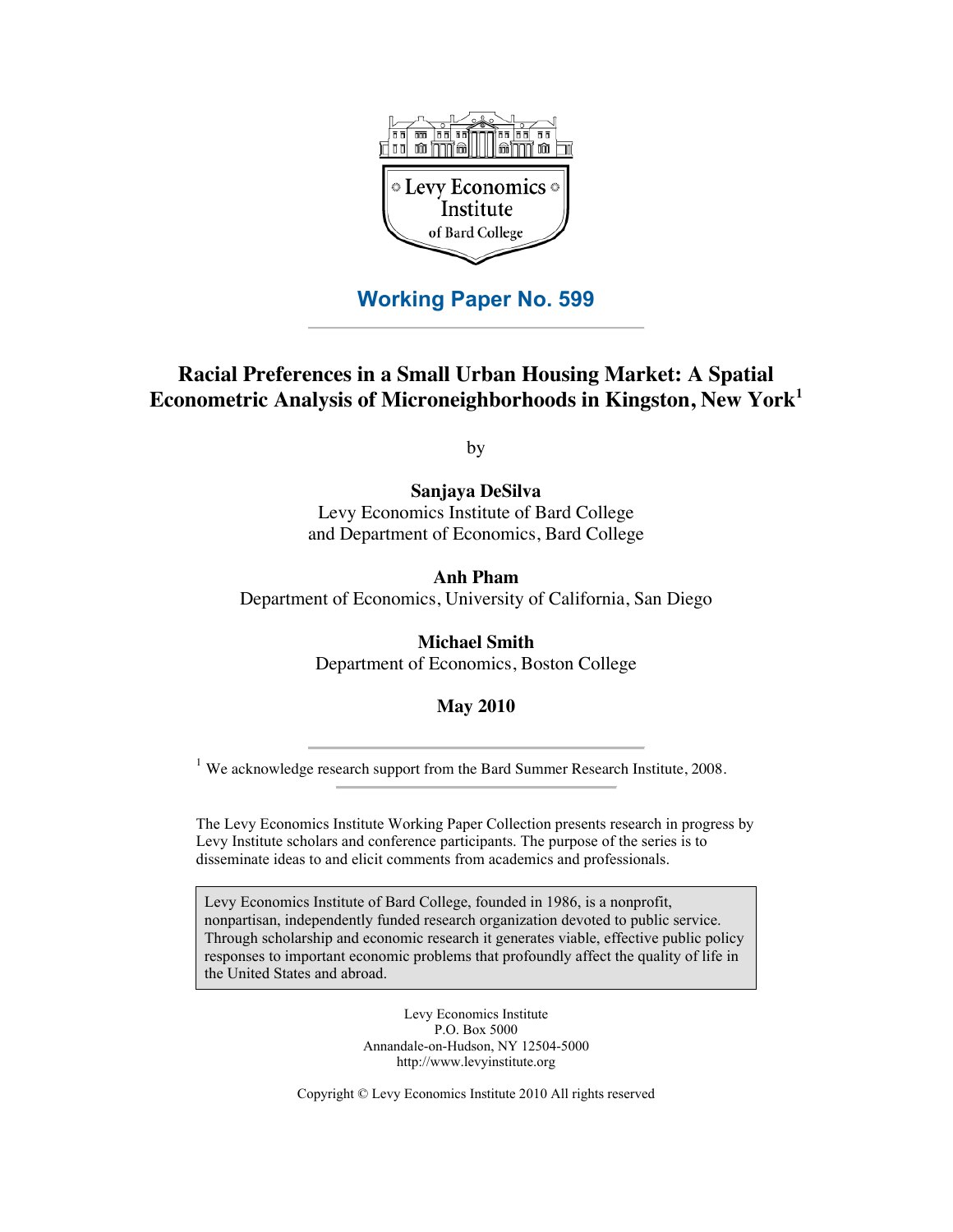### **ABSTRACT**

This paper use spatial econometric models to test for racial preferences in a small urban housing market. Identifying racial preferences is difficult when unobserved neighborhood amenities vary systematically with racial composition. We adopt three strategies to redress this problem: (1) we focus on housing price differences across microneighborhoods in the small and relatively homogenous city of Kingston, New York; (2) we introduce GIS-based spatial amenity variables as controls in the hedonic regressions; and (3) we use spatial error and lag models to explicitly account for the spatial dependence of unobserved neighborhood amenities. Our simple OLS estimates agree with the consensus in the literature that black neighborhoods have lower housing prices. However, racial price discounts are no longer significant when we account for the spatial dependence of errors. Our results suggest that price discounts in black neighborhoods are caused not by racial preferences but by the demand for amenities that are typically not found in black neighborhoods.

**Keywords:** Housing; Race; Neighborhood Amenities; Spatial Econometrics

**JEL Classifications:** J15, R21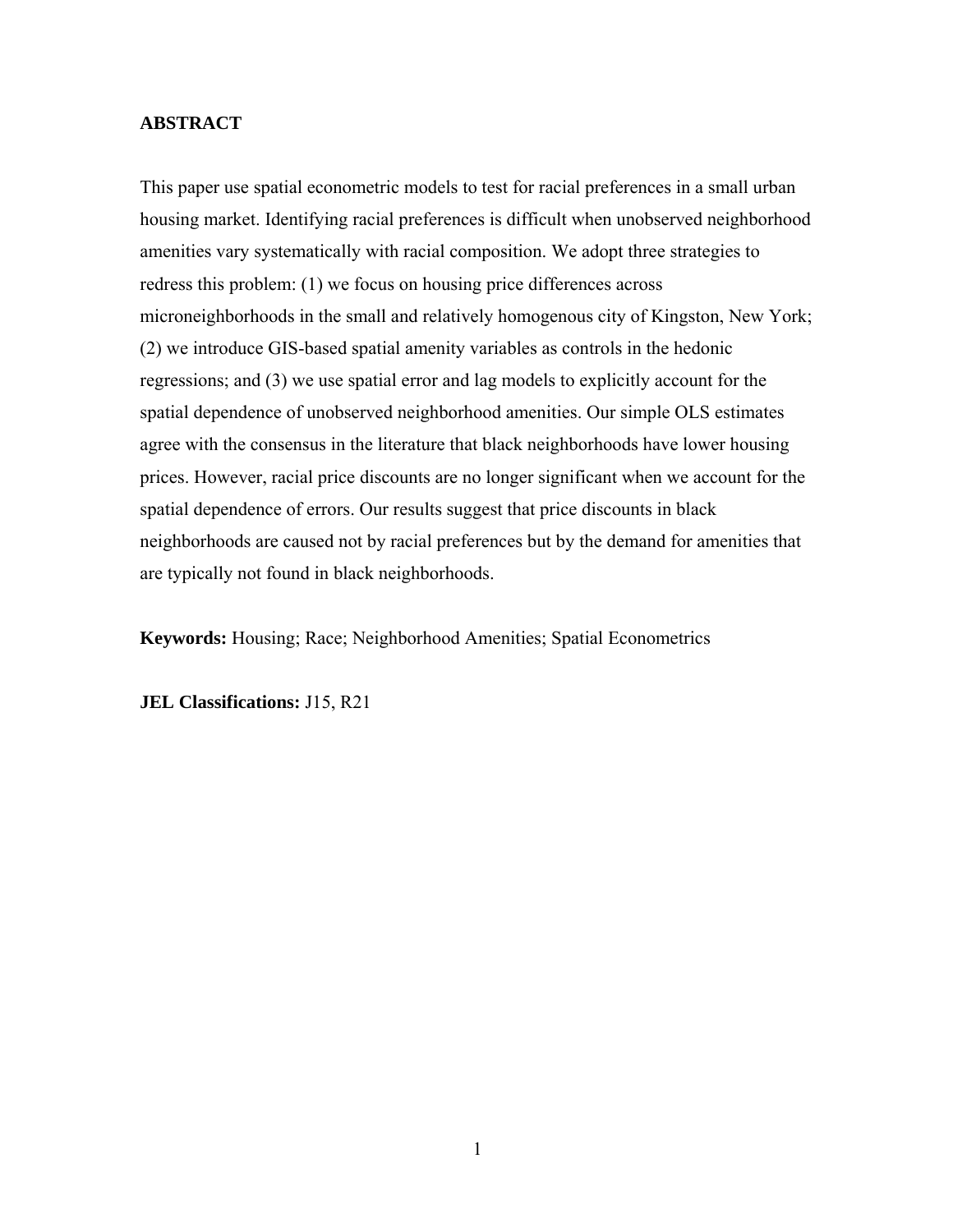### **1. INTRODUCTION**

 $\overline{a}$ 

Housing became the dominant asset of most American households during the unprecedented housing boom of the last two decades.<sup>1</sup> The vast gains in housing values were, however, distributed unequally across regions, cities, and neighborhoods. Good schools and amenities, low crime rates, and a high quality housing stock characterize the desirable neighborhoods with high and appreciating prices; troubled schools, dilapidated public spaces, high crime rates, and a deteriorating housing stock have continued to depress housing prices in other neighborhoods. These cycles exist at the microneighborhood level, as most American cities are a patchwork of good and bad neighborhoods that may span as little as a few city blocks.

In the United States, the divergence of housing prices across neighborhoods is associated with race. Four decades after state-ordered segregation was eliminated, neighborhoods remain segregated along racial lines (Hacker 2003; Cashin 2004). In the post-civil rights era, residential segregation in and of itself is not as great a problem as the differences in the quality and value of housing in segregated neighborhoods:

> Most African Americans do not crave integration although they support it. What seems to matter most to people is not living in a well-integrated neighborhood but having the same access to good things in life as everyone else. (Cashin 2004: XIII)

A large body of literature has found that black neighborhoods have lower housing prices (Bailey 1966; King and Mieszkowski 1973; Yinger 1978; Kiel and Zabel 1996; Myers 2004; Bayer, Ferreira, and McMillan 2007; Kiel and Zabel 2008).2 Racial price gaps are often attributed to preferences for segregation (Bayer and McMillan 2008). Some households may have a desire to live in close proximity to members of the same group to take advantage of social networks, cultural opportunities, and access to ethnic goods.

<sup>&</sup>lt;sup>1</sup> The Case-Shiller national housing price index more than doubled from 79.61 in 1996 to a peak of 189.93 in the second quarter of 2006 before falling sharply to 128.81 in the first quarter of 2009. In contrast, this index increased by less than 20 points in the ten years before 1996.

 $2$  See Zabel (2008) and Bayer and McMillan (2008) for recent reviews of the literature.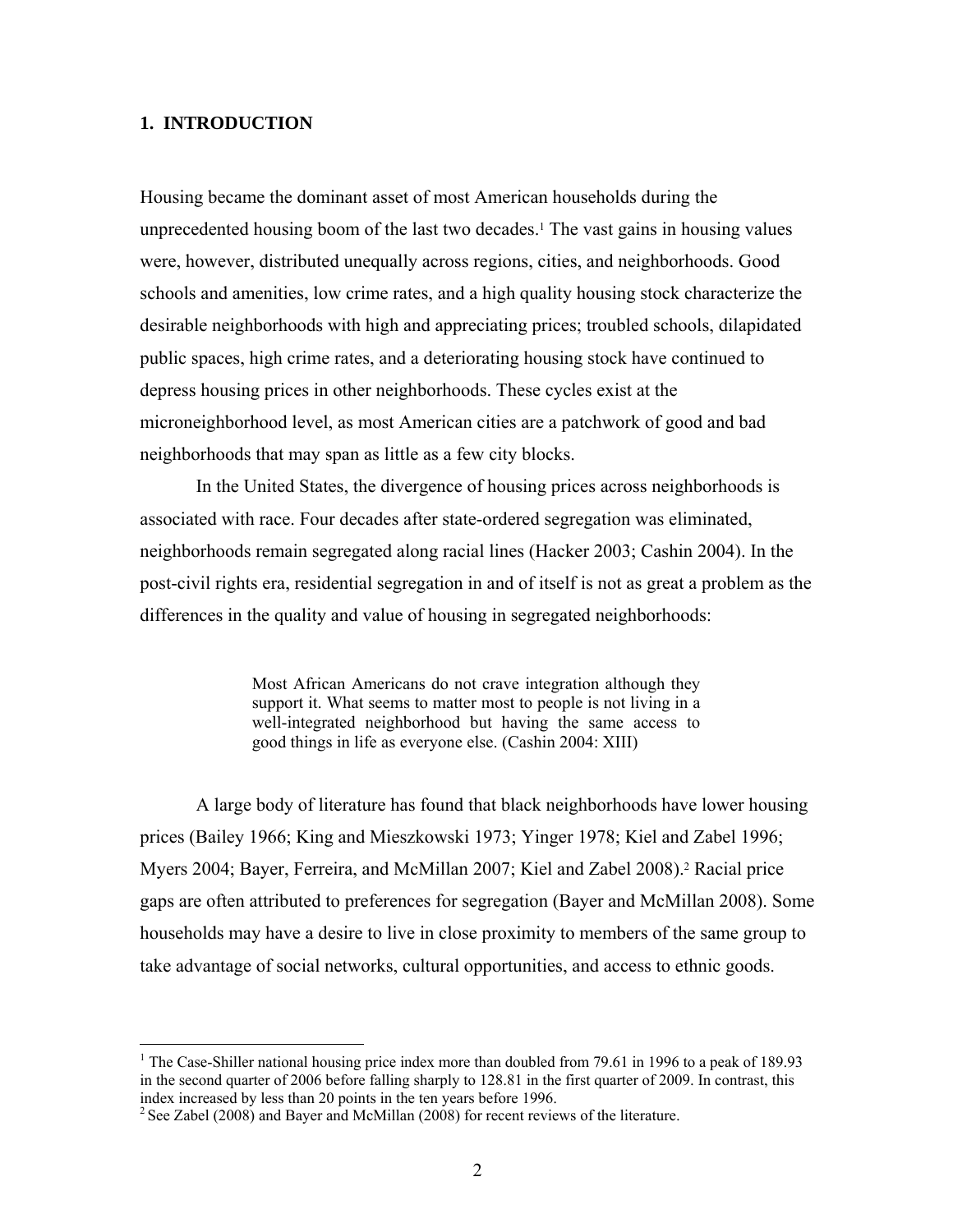Other households may exhibit prejudice, a taste for living apart from another group.3 Regardless of the source, racial preferences yield racial price gaps in two distinct ways; if racial preferences are symmetric, the effective demand for housing in black neighborhoods may be lower because black households, on average, have smaller budgets. If racial preferences are asymmetric, i.e., whites prefer segregation and blacks prefer integration, racial price gaps arise even when there are no income or wealth differences; the demand of both blacks and whites for housing in white neighborhoods would be relatively high.4 Empirically, it is well-known that the demand of white households for housing in black neighborhoods is considerably lower than the demand of black households for housing in white neighborhoods. About 85 percent of black households but only a handful of white households, in studies summarized in Hacker (2003), express a preference for fully integrated neighborhoods.

Based on the empirical evidence, it may be tempting to ascribe racial price gaps to prejudice. However, establishing such a causal relationship is complicated by the strong correlation between race and neighborhood amenities. In the United States, there is a well-documented shortage of black neighborhoods with favorable amenities such as schools, public safety, and environmental quality.<sup>5</sup> When amenities and racial composition are bundled, black households may seek housing in white neighborhoods even when they have a preference for segregation. Similarly, white households may seek housing in white neighborhoods even if they have a preference of integration.<sup>6</sup> The low demand for black neighborhoods could simply be a reflection of the low demand for inferior neighborhoods.7

 $\overline{a}$ 

 $3$  In a recent survey of the literature, Zabel (2008) defines racial prejudice as "a preference for neighbors of the same race," encapsulating both positive and negative preferences. Following Bayer and McMillan (2008), we adopt the term "racial preferences" to denote a taste for segregation, reserving the term "prejudice" to signify negative racial preferences. "prejudice" to signify negative racial preferences.<br><sup>4</sup> The "border" model of Bailey (1966) used this assumption to explain why black neighborhoods at the

border had higher prices compared to adjacent white neighborhoods in highly segregated cities of the precivil rights era.

<sup>&</sup>lt;sup>5</sup> According to Bayer and McMillan (2006), only 2.5 percent of the census tracts that are at least 40 percent black and only 1.1 percent of the census tracts that are at least 60 black have a college-educated population of at least 40 percent. In the United States as a whole, 22.6 percent of census tracts have a college-educated population of at least 40 percent.

This amenity argument contrast with the assumption made in the "border" model of Bailey (1966) and others that blacks prefer integration and white prefer segregation.

 $<sup>7</sup>$  As middle-class black neighborhoods emerge allowing black households to "unbundle" their</sup> preference for neighborhood amenities from their preference for self-segregation, racial price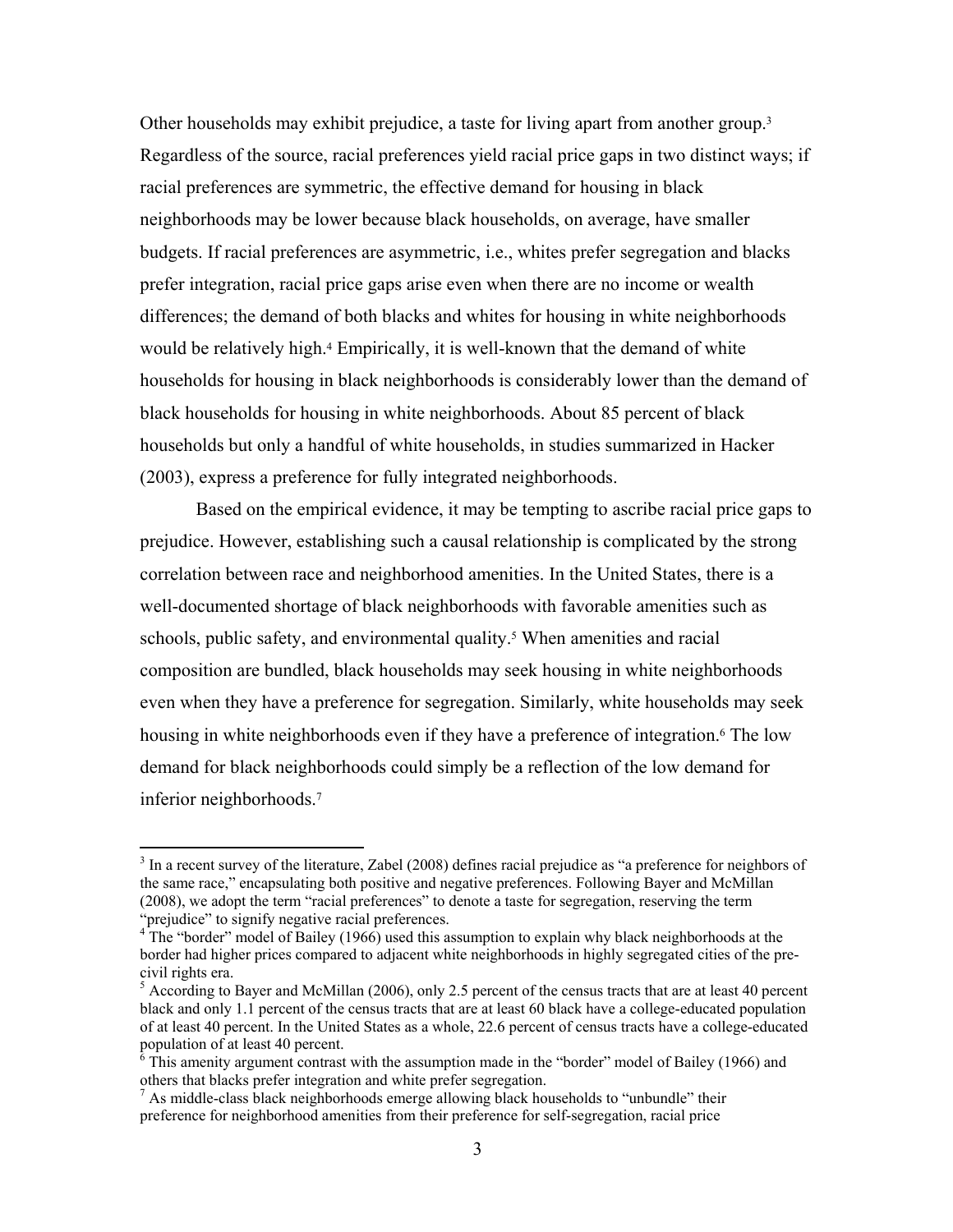With heterogenous neighborhood quality, racial price gaps can also arise from discrimination. In the context of homeownership, discrimination is typically manifested as institutionalized prejudice in the housing and mortgage markets (Munnell, Browne, Tootell, and McEneaney 1996; Tootell 1996).8 A large number of empirical studies have found that black households play a premium to obtain housing in integrated or white neighborhoods, confirming the continued presence of discrimination (Kiel and Zabel 1996; Myers 2004). Without prejudice or neighborhood heterogeneity, discrimination does not necessarily lead to racial price gaps. King and Mieszkowski (1973) find, for example, that housing in segregated black neighborhoods sell at a premium because of the additional demand generated by black households that are excluded from white neighborhoods. Price discounts are observed when discrimination compels black households to concentrate in neighborhoods that lack amenities.

Clearly, the race-amenity correlation in contemporary American neighborhoods has historical links to prejudice, discrimination, and state-sanctioned segregation (Cutler, Glaeser, and Vigdor 1999). The goal of this paper is to study the consequences rather than the causes of this historical correlation. With a dearth of high-amenity black neighborhoods, both black households with a preference for segregation and white households with a preference for integration would continue to shun historically black neighborhoods. As long as amenity differences exist, demand asymmetries and price differences will persist even if discrimination and prejudice are eliminated.

Identifying racial preferences in equilibrium housing price differences is complicated when a strong three-way correlation exists between race, income, and neighborhood quality. In the voluminous literature on this topic, only a few studies have made an explicit effort to account for observed and unobserved neighborhood heterogeneity. Constructing an instrument for racial composition is practically difficult except in pseudoexperimental settings where black households were randomly assigned to neighborhoods. Without resorting to experimental data, Bayer, Ferreira, and McMillan (2007) adopt a novel identification strategy based on a "boundary discontinuity" model associated with school districts. Their key insight is that, controlling for school quality,

gaps will decrease, but segregation may in fact increase (Bayer and McMillan 2006). 8

 $\delta$  Cutler, Glaeser, and Vigdor (1999) refers to prejudice and discrimination as decentralized and centralized racism, respectively.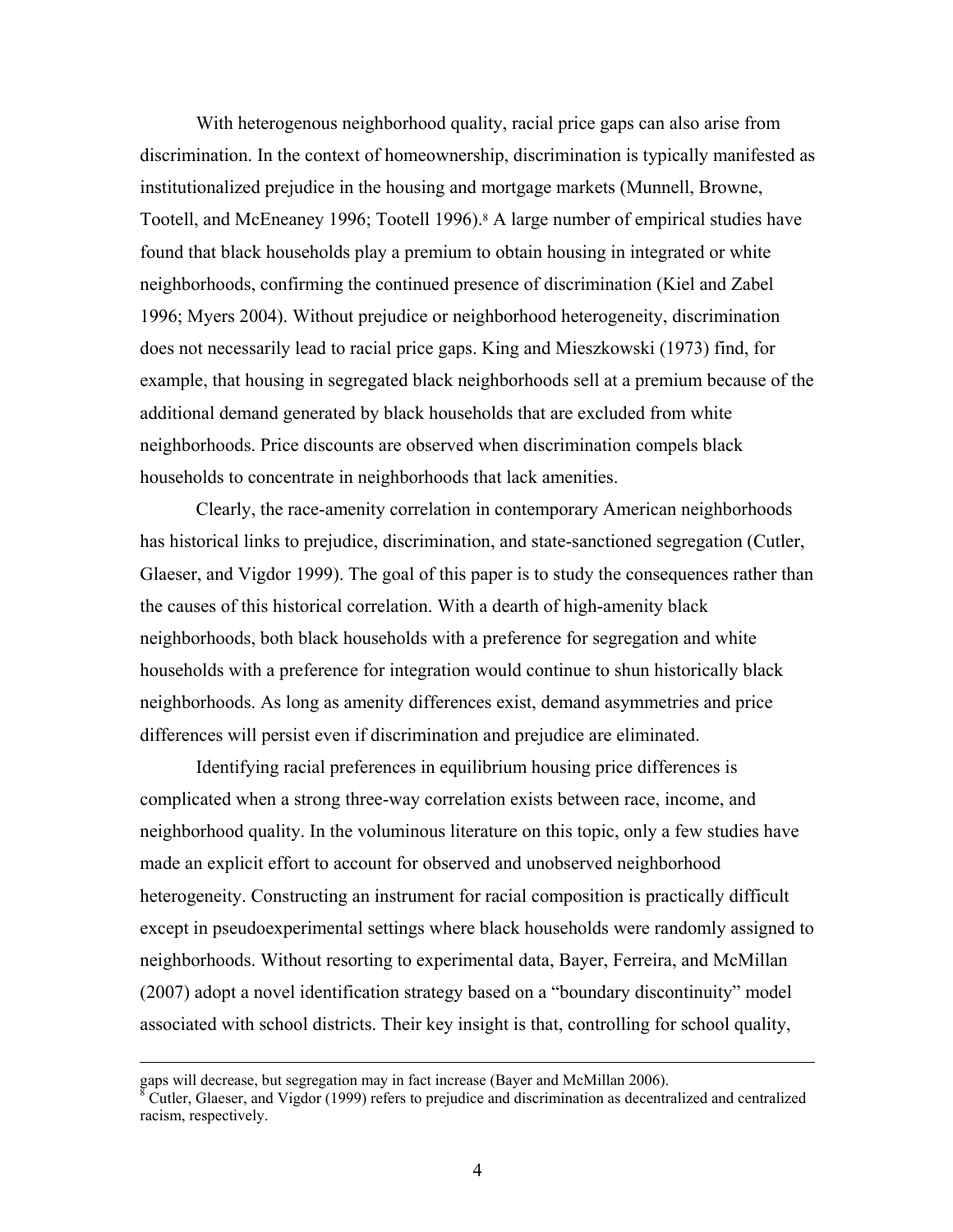the racial price gaps in census blocks that are adjacent to elementary school boundaries can be attributed to racial preferences. They find that the significant correlation between racial composition and housing prices disappears when controls for school quality and boundary fixed effects are introduced.

This paper adopts a different approach to test for the presence of racial preferences in the small urban housing market of Kingston, New York. Our unique data set, constructed by combining the city records of home sales (City of Kingston 2008), block group level data from the U.S. Census Bureau (2000), and spatial locational data from GeoLytics, Inc (2008), has several helpful features. In contrast to most previous studies that have examined large and heterogenous neighborhoods in large metropolitan areas, all households in our data set are located in a seven square mile area of relatively homogenous housing stock and share the same labor market, school district, cultural amenities, and transportation infrastructure. By narrowing our scope to price differences across microneighborhoods in one small city, we are able to minimize estimation problems that arise from unobserved neighborhood heterogeneity. To further reduce omitted variable bias arising from the correlation of racial composition and amenities, we include GIS-based control variables that measure the distance from each house to exogenous amenities.

Our primary methodological contribution is the use of spatial econometric methods to account for the spatial dependence of unobserved neighborhood characteristics. With positively spatially autocorrelated errors, OLS tends to underestimate standard errors in hedonic regressions. If the unobserved amenities are correlated with racial composition of neighborhoods, OLS also yields biased coefficient estimates. These two problems can lead OLS-based studies to incorrectly conclude that the presence of black households lowers neighborhood housing prices. We estimate spatial error and spatial lag models; the spatial error model obtains correct standard errors by explicitly modeling the spatial autocorrelation of unobserved amenities. The spatial lag model obtains unbiased coefficient estimates by including a spatially weighted average of neighborhood housing prices as a regressor. Spatial econometric methods allow us to separate racial preferences from unobserved spatially dependent amenities. Without location data at the household level, previous studies have, at best, used neighborhood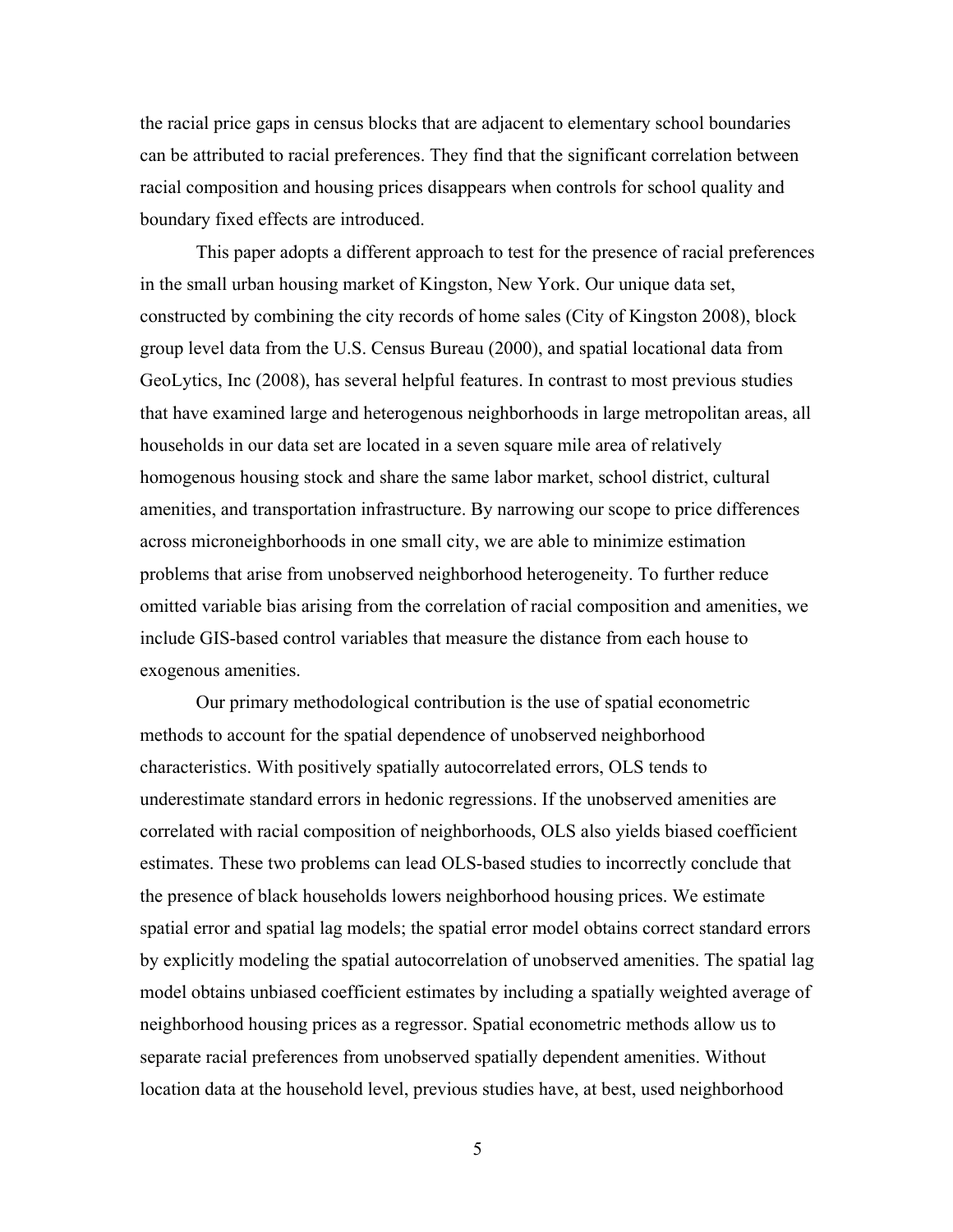fixed effects or robust cluster estimators to obtain unbiased coefficients and standard errors.<sup>9</sup>

Our data set has two additional methodological advantages. First, we are able to disentangle race effects from income and amenity effects more easily than in larger and more segregated cities because a substantial proportion of white households in Kingston are poor and the correlation between racial composition and the quality of amenities is relatively low. Second, because the city is relatively racially integrated, we are able to overcome the problems related to the interpretation of hedonic model coefficients as the capitalization of racial preferences in the housing market (Bayer and McMillan 2008).

Our choice of Kingston for this study is driven not only by the methodological advantages, but by our interest in extending a literature that has been dominated by studies of large and segregated metropolitan areas to small cities that are predominantly white and relatively racially integrated. Kingston is representative of a large number of small post-industrial cities in the Northeastern United States that have recently absorbed racially heterogenous migrants from the large metropolitan centers. As rural areas and smaller cities of the United States become more racially diverse, we believe that this shift in focus to smaller housing markets is timely and instructive for policy purposes.

### **2. DATA**

1

Our study is located in Kingston, NY, a city of about 23,000 people located 90 miles north of New York City. Kingston has a long history as a commercial, industrial, and administrative hub of the Hudson Valley region, including a brief stint as the first capital of New York State in the 18th century. Until the early 20th century, its economy thrived as a river port, the terminus of the canal system, and a center of brick building and other small-scale industry. As the economic importance of the Hudson River and the canal system waned, Kingston's economic fortunes declined. The city's economic progress was further undermined in the early 1990s when an IBM plant, the city's dominant employer, closed. The historic business districts were usurped by suburban shopping malls that were built outside the city limits. Upper- and middle-class whites moved out to the suburbs,

 $9^9$  See Bayer and McMillan (2008) for a discussion of the literature.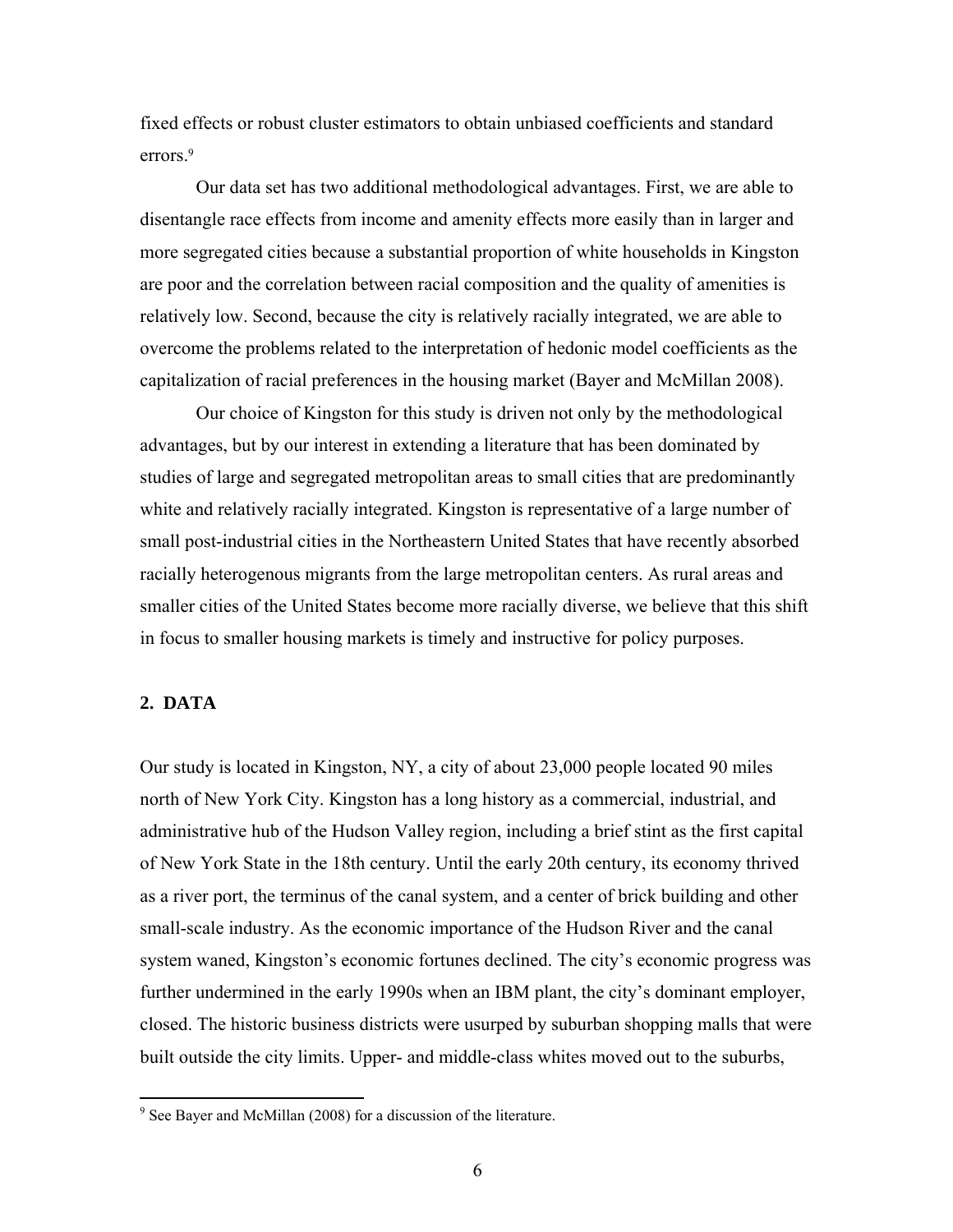while blacks and, subsequently, Hispanics moved in to the inner city (table 1). The economic and demographic trajectory of Kingston is representative of once-vibrant small cities in the Northeast that have struggled to establish a viable post-industrial economy.

We obtain neighborhood data on racial and ethnic composition, income per capita, education, and poverty status from the U.S. Census Bureau (2000). Table 3 presents the summary statistics of the neighborhood variables by census block group.10 The city boundaries contain eight census tracts, the neighborhood unit commonly used in the literature.<sup>11</sup> At the tract level, the black population is moderately segregated with a little less than 65 percent concentrated in three (9517, 9520, 9521) of the eight tracts. Five out of the eight tracts had a black population of more than 15 percent. Only one tract, 9521, had a black population of more than 25 percent (figure 1). Examining data at the census block group level, the smallest geographical unit for which neighborhood data are available, it becomes quite clear that the census tract level is not appropriate for the study of neighborhood differences in racial composition (figure 2). Close to forty percent of the city's black population reside in just four block groups, 9517-2, 9517-3, 9521-2, and 9521-3. The census tract boundaries bundle these block groups with relatively white neighborhoods. The starkest example of this is the census tract 9521 where two heavily black block groups that are 34.5 and 41.3 percent black are grouped with a predominantly white block group that has less than 9 percent blacks.<sup>12</sup>

Census block group level data also indicate moderate segregation. Although the city's black population exceeds 12 percent, ten out of the twenty-four block groups have less than 10 percent blacks. Residential segregation of neighborhoods can be formally summarized using three widely used indices: 1) the dissimilarity index between blacks and whites (D); 2) the isolation index of blacks (I); and 3) the exposure (or interaction)

 $10$  A census block group (BG) is "a cluster of census blocks having the same first digit of their four-digit identifying numbers within a census tract. BGs generally contain between 600 and 3,000 people, with an optimum size of 1,500 people" (U.S. Census Bureau, Geography Division, Cartographic Products Management Branch, July 18, 2001).

 $11$  Census tracts are "small, relatively permanent statistical subdivisions of a county." Census tracts "usually have between 2,500 and 8,000 persons and, when first delineated, are designed to be homogeneous with respect to population characteristics, economic status, and living conditions" (U.S. Census Bureau, Geography Division, April 19, 2000). We ignore the small part of tract 9516 that lies inside the city boundary, and define the city to include tracts 9517 through 9524.

<sup>&</sup>lt;sup>12</sup> A similar within-tract difference is observed in tract 9517 that contained block groups that were 11, 15, 28.9, and 35 percent black, respectively.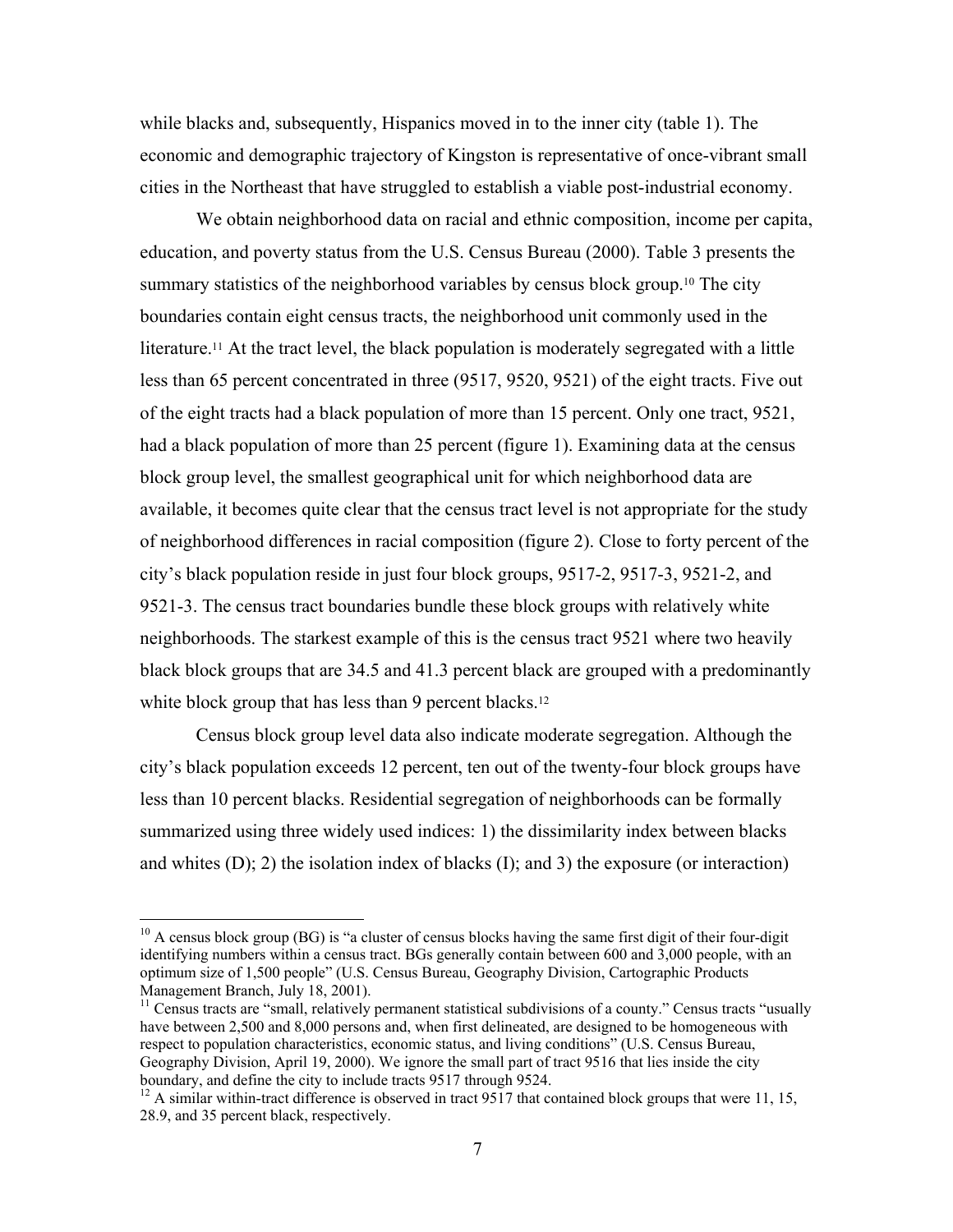index (E) of whites to blacks.13 The dissimilarity and isolation indices support our assertion that census block groups provide a more accurate picture of racial segregation in Kingston (table 2). The measures of segregation also confirm that Kingston is relatively racially integrated compared to other larger cities of the Northeast.14 As the minority population increased from 1990 to 2000, Kingston has became substantially more integrated: An average white person in Kingston lived in a block group with 9 percent blacks in 1990 (even though the proportion of blacks in the city was almost 13 percent) and in a block group with 14 percent blacks in 2000 (compared to the overall proportion of 15 percent). The average black person, on the other hand, continues to live in a neighborhood with 21 percent blacks.

We obtain housing prices from the publicly available home sales records of City of Kingston (2008). Our data set contains 1,678 home sales that took place from 2001 to 2007. In addition to the sale price, the city records contain the street address and the following information on the house: 1) year built; 2) style (cape, old style, ranch, etc.); 3) presence of a fireplace; 4) number of bedrooms; 5) number of bathrooms; and 6) square footage. We do not have any measures of the condition or the quality of the house. By using actual home sales prices, we avoid the response bias problems associated with self-reported home values that are typically used in the literature.15 For example, black

<sup>13</sup> The three indices are defined as follows;

 $\overline{a}$ 

$$
D = \frac{1}{2} \sum_{i} \left| \frac{b_i}{B} - \frac{w_i}{W} \right| \tag{1}
$$

$$
I = \sum_{i} \frac{b_i b_i}{B t_i} \tag{2}
$$

$$
E = \sum_{i} \frac{w_i}{W} \frac{b_i}{t_i}
$$
 (3)

where  $b_i$ ,  $w_i$  and  $t_i$  are the black, white, and total populations of the neighborhood (tract or block group) and *B* and *W* are the total black and white populations of the city. See Population Studies Center, University of Michigan (2009) for details.

<sup>14</sup> For example, the block group level dissimilarity index for Kingston is 0.29, compared to 0.79, 0.68, 0.72, and 0.57 in Philadelphia, New York, Buffalo, and New Haven, respectively (Population Studies Center, University of Michigan 2009).

<sup>15</sup> See DiPasquale and Somerville (1995) and Kiel and Zabel (2003) for discussion of the self-reporting bias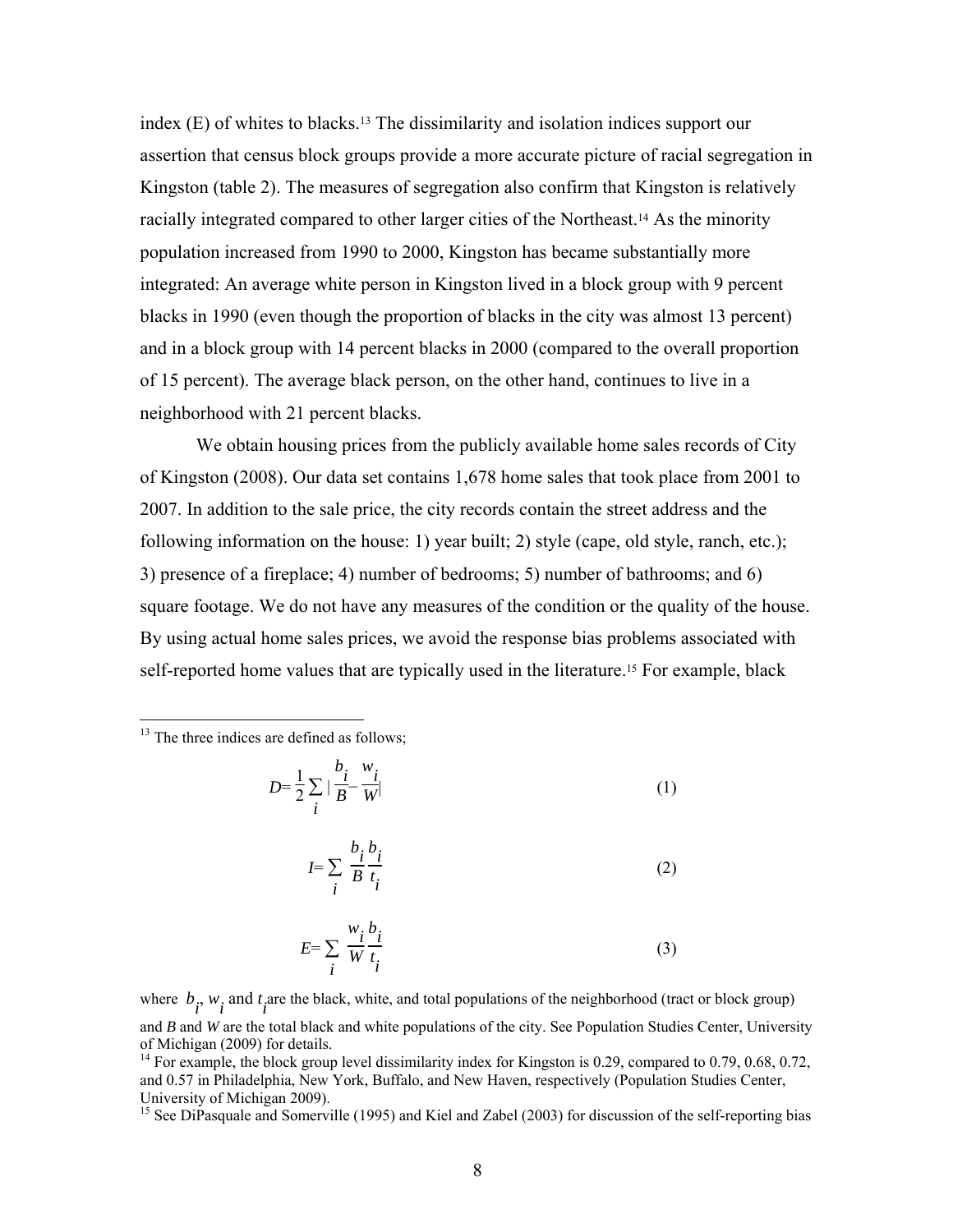homeowners in black neighborhoods may systematically underestimate the extent of racial prejudice in assessing their home values. The downside of using actual sale prices is that our analysis is limited to the subset of houses that are transacted that is perhaps not representative of the housing stock in general.16 The sample selection bias problem could be overcome if we used the assessed value of the property; we decided against using assessed values, however, because the city government's assessment may be less sensitive to racial characteristics of the neighborhood than the market valuation.

The housing market in Kingston is quite typical for a small city in the region. Following the national and regional trends, home sales prices in Kingston appreciated rapidly from 1996 to 2007 with the sharpest increase occurring between 2001 and 2007. The mean home sales prices increased 38 percent between 1996 and 2001, and by 106 percent between 2001 and 2007. The corresponding differences in the rates of change for median prices are even more dramatic, 37 percent between 1996 and 2001 and 193 percent between 2001 and 2007.

We use the GeoCode DVD geocoding software (GeoLytics, Inc. 2008) to generate the location coordinates for each address. The neighborhood variables from the census are then merged with the home sales data. We see from the merged data that housing prices of neighborhoods have converged sharply, i.e., the rates of appreciation of houses are greater in neighborhoods that had low prices at the outset (figure 3). For every \$10,000 increase in the initial median house price of a neighborhood, the appreciation was 15 percentage points less.17 Despite the overall increase and convergence in housing prices, houses in relatively black neighborhoods sell at a large discount (figure 4). For every percentage point increase in the black population, the median housing price is lower on average by \$1,400. The discount seems even larger for the most homogenous white neighborhoods. However, the rate of appreciation in housing prices does not appear to be strongly correlated with the rate of change in the black population (figure 5). In block group 9517-3, a large appreciation of housing prices correspond with a sharp decline in

in the American Housing Survey data used by many studies.

<sup>&</sup>lt;sup>16</sup> The total number of parcels in the city of Kingston is 8,724. Of this, 1,678 home sales are included in the sample.

 $17$  It should be noted here, however, that the absolute price increases may not have converged, i.e., the same absolute increase in home values constitute a larger percentage appreciation in low initial value neighborhoods.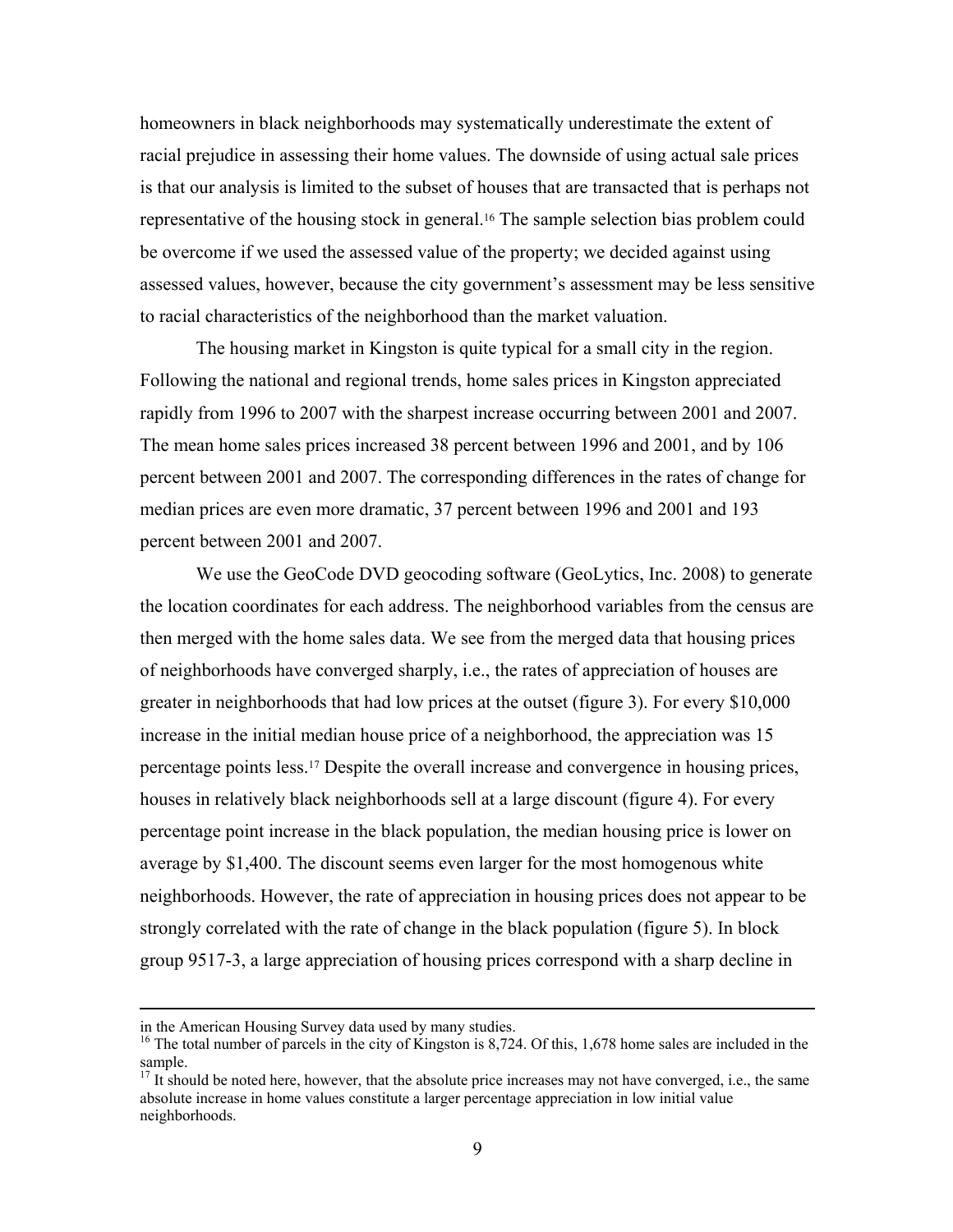the black population in the preceding decade. This pattern is consistent with an increased demand for houses from whites with gentrification. The opposite pattern holds for block group 9517-1 where a large appreciation of housing prices is correlated with an influx of black residents in the previous decade. Here, a poor white neighborhood seems to have gained from entry of black home-buyers.

### **3. THE ECONOMETRIC METHODOLOGY**

1

Following much of the literature on racial preferences in housing markets, this paper uses a hedonic pricing model.18 Most previous hedonic models find a price discount in black neighborhoods (Bailey 1966; Yinger 1978; Myers 2004).19 Whether these discounts can be interpreted as prejudice depends on the extent to which the measurement, spatial dependence, and endogeneity problems are addressed in the econometric specification.

The choice of neighborhood unit is a major concern; in a small city, racial segregation occurs at a spatial unit smaller than a census tract used by Yinger (1978), but larger than the ten-house clusters used by Myers (2004). To address the measurement problem, we define the census block group as a neighborhood. In Kingston, each of the seven census tracts is divided to between one to four block groups. Most previous studies use census tracts or larger units such as PUMAs to delineate a neighborhood. The use of relatively large units is problematic because they tend to bundle socioeconomically and demographically heterogenous neighborhoods. Only a handful of studies have attempted to use microneighborhoods; Myers (2004) uses a unique data set to construct microneighborhood clusters of ten nearest neighbors. While the use of microneighborhoods is a move in the right direction, Myers may have overcompensated by misclassifying households that are located in mixed-race neighborhoods, but have immediate neighbors of the same race. In this paper, we follow Myers' suggestion that census blocks or block groups may provide the right compromise between sample size

<sup>&</sup>lt;sup>18</sup> There is a related literature on racial discrimination that tests whether black homebuyers pay a premium. These studies utilize data sets where the race of the owner or buyer is identified (Kiel and Zabel 1996; Myers 2004). Most of these studies test for both prejudice and discrimination. We discuss only the results relevant to our research question, the presence of racial price discounts at the neighborhood level.<br><sup>19</sup> A notable exception is King and Mieszkowski's (1973) study of rental prices in New Haven, which found

a premium in all-black and mixed areas compared to all-white areas.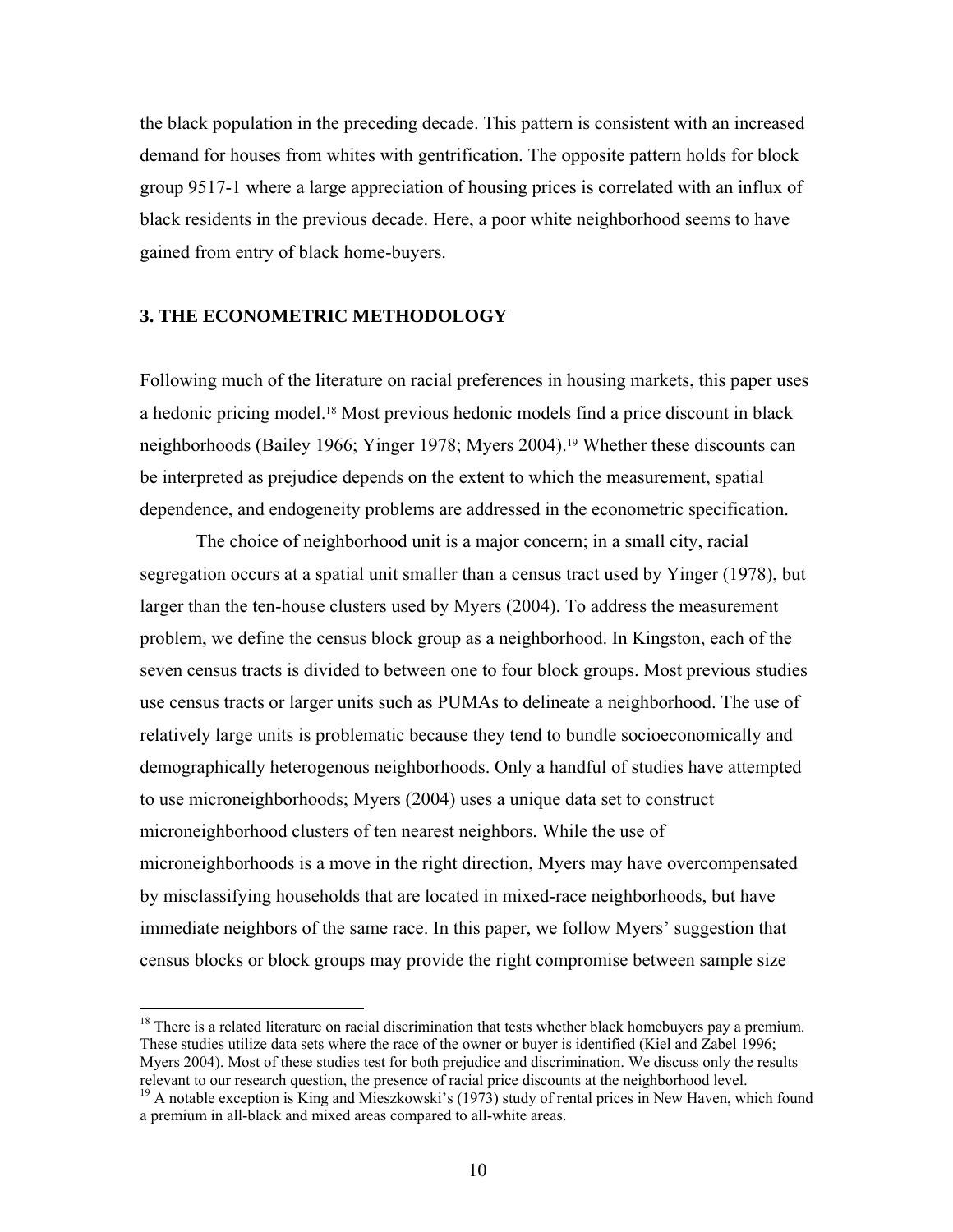and uniformity in characteristics.

Bayer and McMillan (2008) have argued that the hedonic model is appropriate only when households can freely choose house and neighborhood attributes to maximize utility based on continuous hedonic price functions: These conditions are violated when there is a small fraction of black households and the neighborhoods are heavily segregated because hedonic prices will then reveal marginal rather than mean preferences. Because the marginal resident is likely to have a greater preference for integration compared to the inframarginal residents, racial preferences in such housing markets are not capitalized. The "bundling" of race and other attributes (e.g., it is not possible to increase the consumption of an "educated" neighborhood without increasing the consumption of a "white" neighborhood) also makes it difficult to interpret hedonic model coefficients because all amenity choices are not independently available to households. Because our unique data set comes from a relatively racially integrated city, and because the correlation between race and neighborhood amenities is relatively low, we contend that the hedonic model is appropriate for the purposes of our study.

The basic structure of the hedonic pricing model is as follows:

$$
y = \ln P = X\beta + \epsilon \tag{4}
$$

where *P* is a  $n \times 1$  vector of sale prices, X is  $n \times k$  vector of house- and neighborhood-level independent variables (including the racial composition) and ε is a *n*×1 vector that captures the unobserved characteristics of the house and neighborhood.

Because the error term ε includes exogenous neighborhood characteristics that may be correlated with the racial composition of the neighborhood, the causal interpretation of a racial price discount in the OLS model is problematic. For example, the largest black neighborhood in Kingston is bordered by the main commercial thoroughfare and a railroad. If we fail to control for spatial amenities that exogenously influence neighborhood housing prices, we run the risk of overestimating racial price discounts and underestimating standard errors. Our choice of a spatially compact small city within a single labor market and school district alleviates some of these concerns. We also include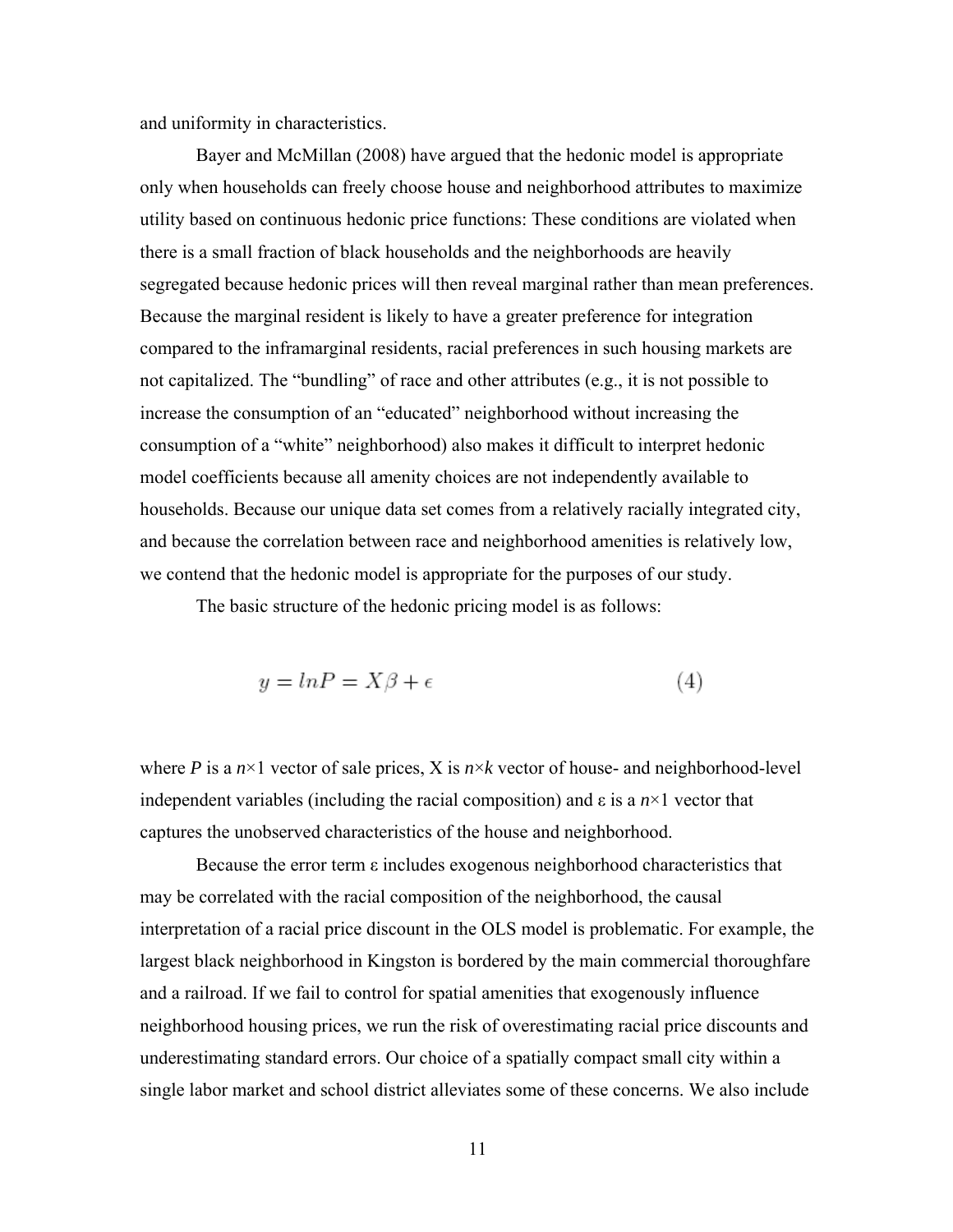three spatial amenity variables. Based on the location coordinates of each house, we compute using GIS software: 1) the minimum straight line distance to the CSX railroad; 2) the minimum road distance to Broadway, the main commercial thoroughfare; and 3) the minimum road distance to the center of the Uptown business district.20 These control variables help reduce the estimation bias that arises from neighborhood heterogeneity. The three spatial controls, in our judgment, capture much of the exogenous desirability of locations in Kingston. Given Kingston's small size, there is very little variation in access to other amenities such as the distance to shopping areas and highways. There is some unobserved variation in housing prices due to localized crime rates, access to green space, scenic views, and distances to elementary schools of varying quality. These remaining effects are likely to be spatially heterogeneous, dependent, and autocorrelated.

Within the OLS framework, we estimate three variants that aim to partially address these problems. The first is to compute Huber-White robust standard errors to correct for heteroskedasticity that arises in part from the spatial heterogeneity of the errors. The second is to construct clustered sandwich standard errors the allows for errors to be correlated within but not across block groups. The third is to add census tract-level fixed effects to account for spatial heterogeneity. Note, however, that both clustered standard errors and fixed effects are not able to capture correlation and heterogeneity within arbitrarily defined neighborhood boundaries. The clustered standard errors take the block group as the boundary within which all households have correlated errors. In the fixed effects specification, we are able to control for amenities that are shared by all households within a census tract.<sup>21</sup>

We then use spatial econometric models that fully incorporate the error structure of the hedonic model.22 The first variant, the spatial lag model, includes a spatially weighted average of surrounding home prices as an independent variable in the hedonic model. The inclusion of spatial lags can be directly justified because of institutional peculiarities of the housing market, such as the use of comparison pricing. A more compelling argument comes from the reduced form of the spatial lag model; the inclusion

 $\overline{a}$ 

<sup>&</sup>lt;sup>20</sup> For the railroad, we used straight line distances because the primary issue is noise pollution.<br><sup>21</sup> We cannot include block group fixed effects because we need some variation in the neighborhood racial composition v

 $^{22}$  See Anselin and Bera (1998) for an overview of spatial econometrics and Anselin and Lozano-Garcia (2009) for a review of spatial hedonic models.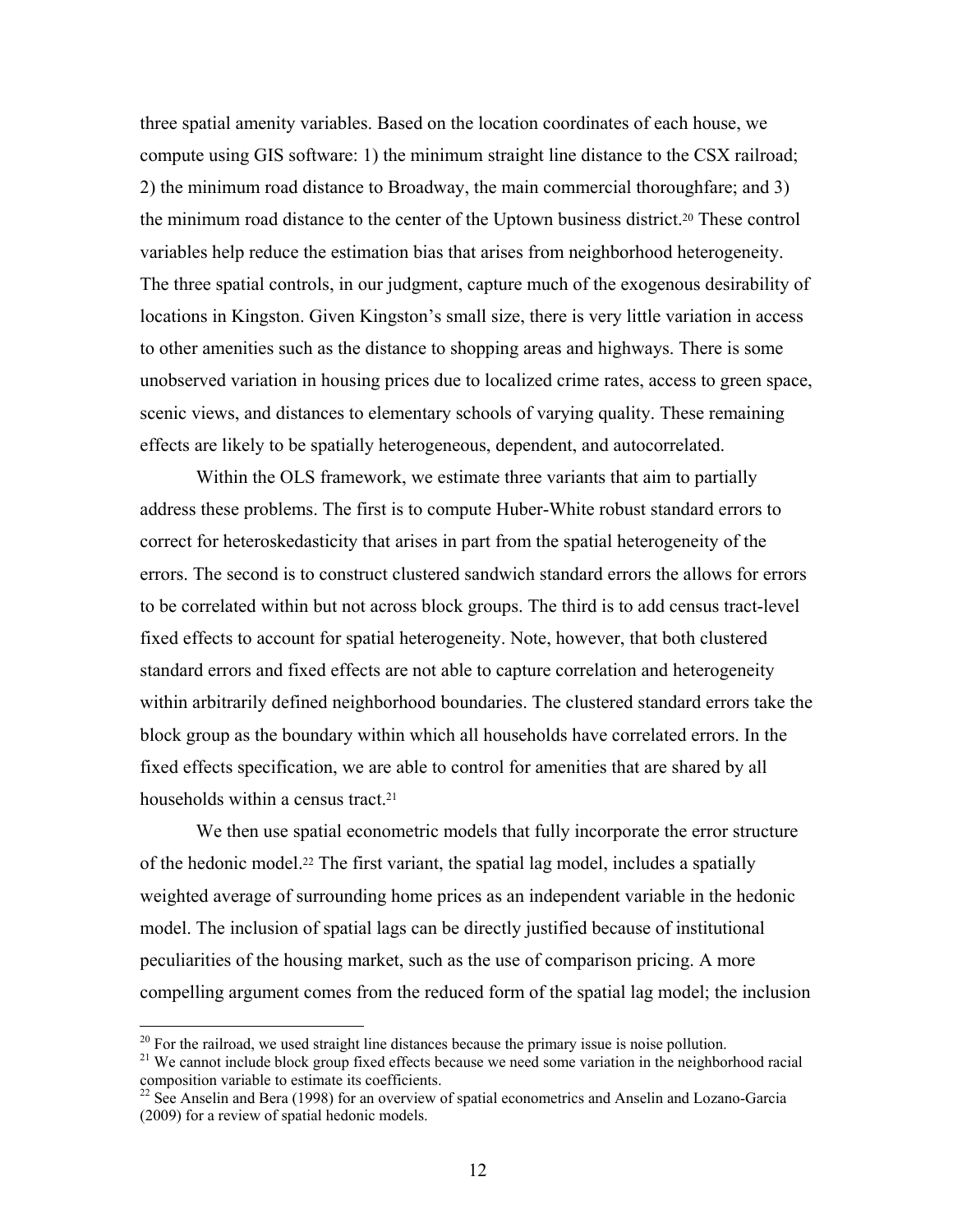of the spatial lags of prices captures the influence of unobserved neighborhood characteristics on housing prices. If spatial lags are present, the OLS model yields biased and inconsistent coefficient estimates (Anselin and Bera 1998).

The spatial lag model is specified as follows:

$$
y = \ln P = \rho Wy + X\beta + \epsilon \tag{5}
$$

$$
\epsilon \sim N(0, \sigma^2 I_n) \tag{6}
$$

where  $\rho$  is the coefficient on the spatial lag and *W* is a  $n \times n$  spatial weight matrix that is constructed using location coordinates of houses. In *W*, the diagonal and all elements outside an exogenously determined distance threshold are zero. Inside the distance threshold, neighboring houses are assigned a row-normalized weight of equal magnitude. This weight matrix allows us to interpret the spatial lag as the spatially weighted average of neighborhood housing prices. OLS is unable to provide unbiased coefficients estimates because the spatial lag term is correlated with the error term. We use a maximum likelihood method to estimate the model under the assumption that the error term is normally distributed.

The second variant, the spatial error model, explicitly models the spatial autocorrelation of the error term that arises because of the spatial correlation of unobserved attributes of the houses and neighborhoods, e.g., house quality, size, access to open space, crime rates, distance to amenities, and neighborhood boundaries. OLS is inefficient and yields incorrect standard errors in the presence of spatial errors. When both racial composition and the unobserved amenities are positively spatially correlated, as one would expect in our study, the OLS standard errors are likely to be biased downwards leading us to incorrectly reject null hypotheses on the significance of coefficients. We estimate the following spatial error model using maximum likelihood methods.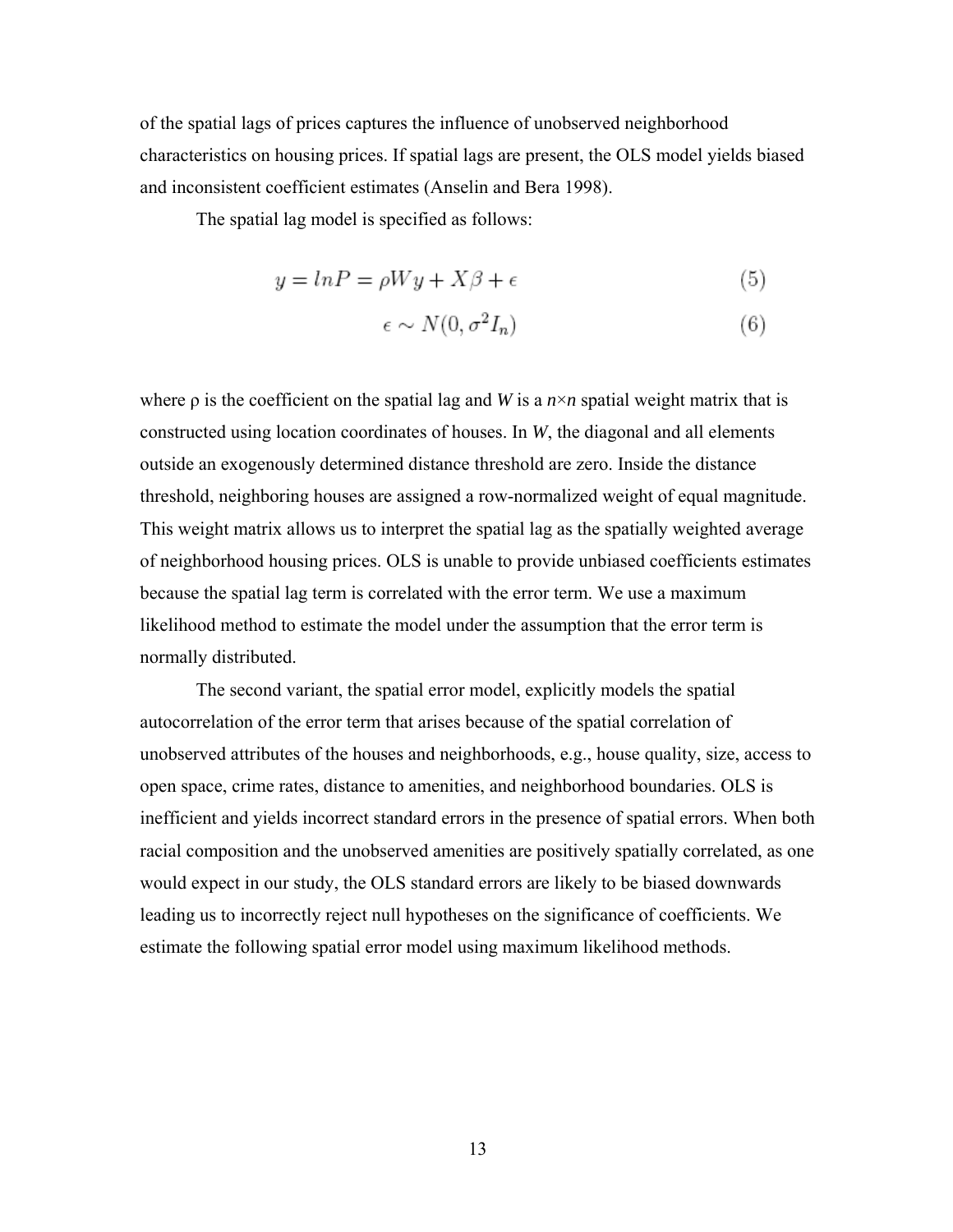$$
y = \ln P = X\beta + u \tag{7}
$$

$$
u = \lambda W u + \epsilon \tag{8}
$$

$$
\epsilon \sim N(0, \sigma^2 I_n) \tag{9}
$$

Here again we use the spatial weight matrix *W* to impose the spatial structure of the data. The parameter  $\lambda$  is a measure of the spatial autocorrelation.

After we obtain OLS results, we test for spatial dependence in the residuals using the Moran's I statistic, a measure of correlation between each residual and a spatially weighted average of neighborhood residuals. We also use Lagrange Multipler (LM) tests to establish whether spatial lags ( $\rho \neq 0$ )and errors ( $\lambda \neq 0$ ) are present (Anselin and Bera 1998). If both lags and errors are present, we use robust LM tests developed by Anselin, Bera, Florax ,and Yoon (1996) to ascertain whether addressing one problem resolves the other. For example, if LM tests find that both lags and errors are present, but robust LM tests find only errors, we can conclude that the spatial lags are not robust to the presence of spatial errors, but spatial errors are robust to the presence of spatial lags. In this case, the spatial error model is preferred to both the OLS and spatial lag models.

We construct a series of spatial weight matrices for different distance thresholds. The distance thresholds define the radius of the area around each house that it is assumed to have spatial dependence. As the threshold increases, we allow a larger number of houses to influence each house, but reduce the magnitude of each weight. The minimum threshold is set at the distance where every house will have at least one neighbor, i.e., is not an island. If "islands" are present, the construction of row-standardized weights is impossible and spatial regression models yield incorrect estimates. For each threshold, we carry out tests to establish whether the spatial lag, spatial error, or OLS models is preferred, and the appropriate model is estimated. The optimal threshold can be obtained by maximizing the goodness of fit of the estimated models using the R square or the log likelihood or by choosing the threshold at which spatial autocorrelation (measured by the Moran's I statistic) is greatest. Our goal, however, is not so much to find the best model, but to detect qualitative changes in racial price discounts at varying thresholds. Unlike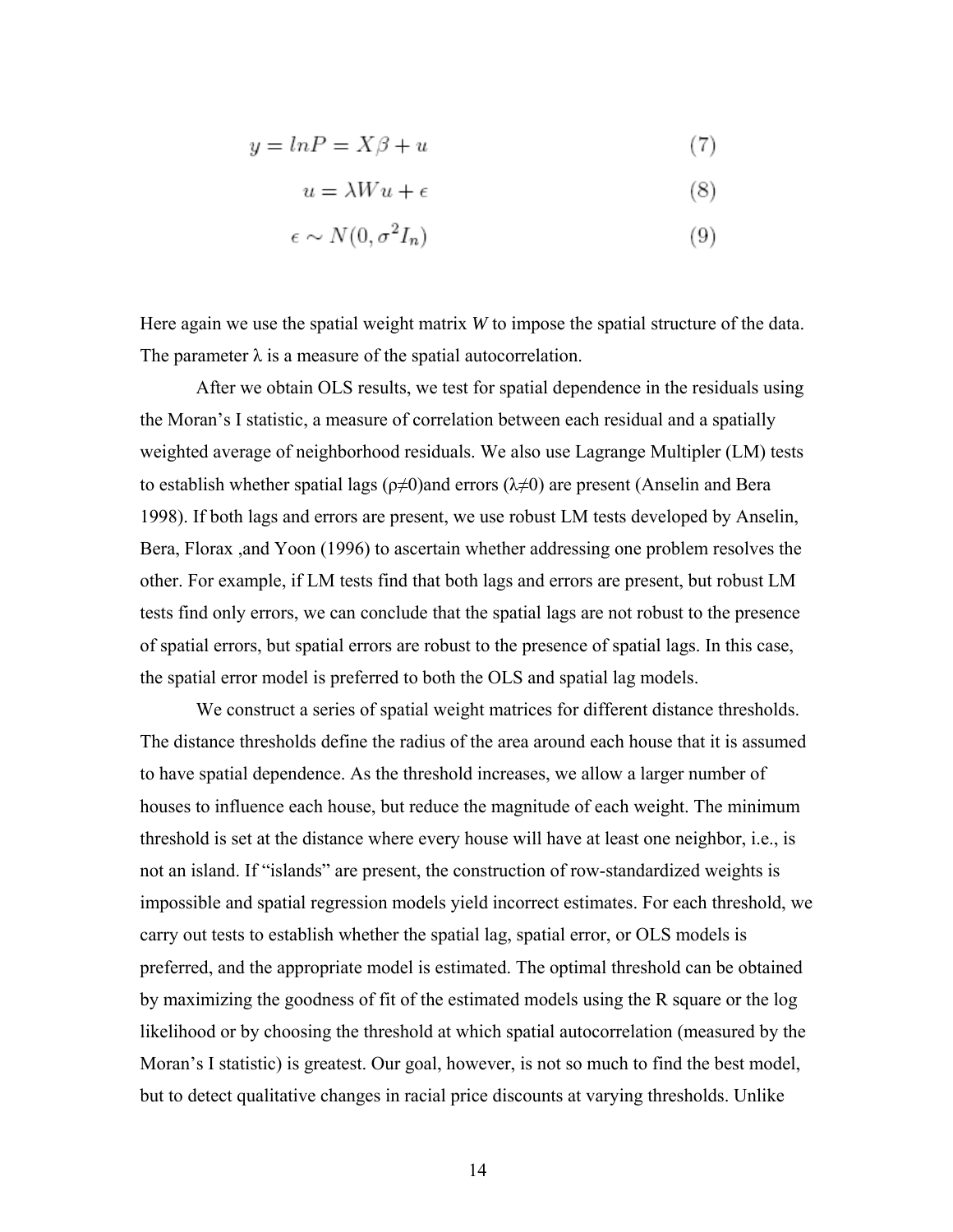cluster standard errors that use arbitrary neighborhood boundaries, the spatial models allows us to sequentially search for boundaries at which spatial dependence influences coefficient estimates. To this end, we report results for all thresholds and focus on how the coefficient estimates are sensitive to the choice of model and threshold.

### **4 RESULTS**

#### **4.1 OLS Regressions**

Our benchmark is the OLS regression (table 4, column 1) that estimates log sale price of houses as a function of house and block group characteristics. The variables included explain 57.5 percent of the variation in housing prices, and the influence of neighborhood racial composition is strong and statistically significant. In our sample, neighborhoods with a 10 percentage increase in poor black households (and a corresponding decrease in nonpoor white households) experience a 7.1 percent average price discount, compared to a statistically insignificant discount of 3.5 percent for poor white households.

Surprisingly, the presence of nonpoor black households is associated with an even larger discount of 10.2 percent. We are confident that the difference between black and white nonpoor households is not caused by differences in economic characteristics between the two groups. Because we control for the average household income, the difference in coefficients should be interpreted as the compensated effect of changing racial composition among the nonpoor, holding average income of the two groups constant. The price discount of nonpoor blacks is considerably larger than that of poor white households, further confirming the dominance of the racial effect over the poverty effect.

The larger discount for the presence of nonpoor black households than for poor black households is more difficult to interpret. We offer two possible explanations. The first is the concentration of poor black households in rented group housing and public housing projects that are relatively segregated from owner-occupied housing in the same neighborhood. The second possibility is that effective demand for racial integration is greater among poor white households than nonpoor white households. Even if they share the same taste for segregation, the budget constraints of the poor white households reduce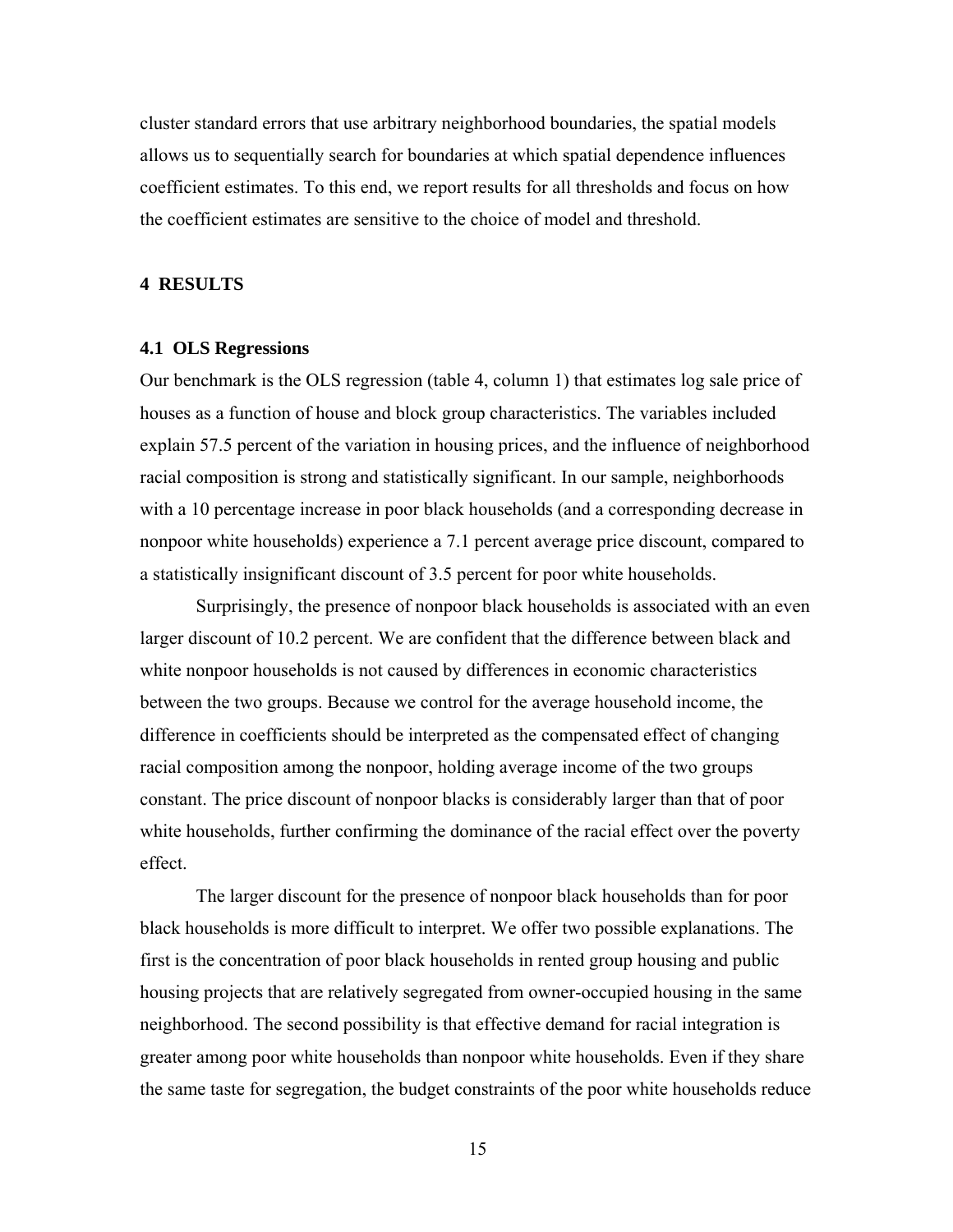their ability to realize this preference by substituting away from integrated neighborhoods. As a result, the racial price gaps may be considerably smaller across poor neighborhoods compared to nonpoor neighborhoods.

The control variables generally have the expected effects on housing prices. The square footage and the presence of a fireplace increases housing prices significantly. Controlling for square footage, the number of bedrooms and bathrooms do not matter, and neither does the age of the house. At the neighborhood level, education is the dominant factor; a 10 percentage point increase in the proportion of college graduates in the neighborhood is associated with an average premium of 8.9 percent. Controlling for poverty (disaggregated by race, as explained earlier), average household income of the neighborhood has no price effect. Of course, because education and income are highly correlated, it is possible that the education variable is in fact capturing the premium associated with educated, high-income, white-collar neighborhoods.

The addition of the three spatial amenity variables (table 4, column 2) improves the fit of the model marginally. Of the three variables, only the distance to the main road (Broadway) matters to housing prices, albeit in the opposite direction. We expected proximity to the economically depressed and crime-ridden commercial thoroughfare to have a negative impact of housing prices, but the OLS estimates find the opposite. Distance from the railroad and proximity to the main business district (Uptown) do not increase housing prices as expected. When the spatial variables are added, the black coefficient do not change much, but both the white poor and hispanic coefficients become larger and statistically significant at the 10 percent and 5 percent levels, respectively.

The simple OLS results reported so far must be interpreted with caution because of potentially biased coefficients and errors that arise from unobserved neighborhood heterogeneity and spatial autocorrelation. Within the OLS framework, we attempt three different solutions to these problems. In the third column of table 4, OLS standard errors are corrected for heteroskedasticity using the Huber-White method. In the fourth column of table 4, we estimate robust cluster standard errors where error terms of houses in the same block group are assumed correlated. Neither version of the robust standard errors qualitatively change the conclusions of the simple OLS model. In the last column of table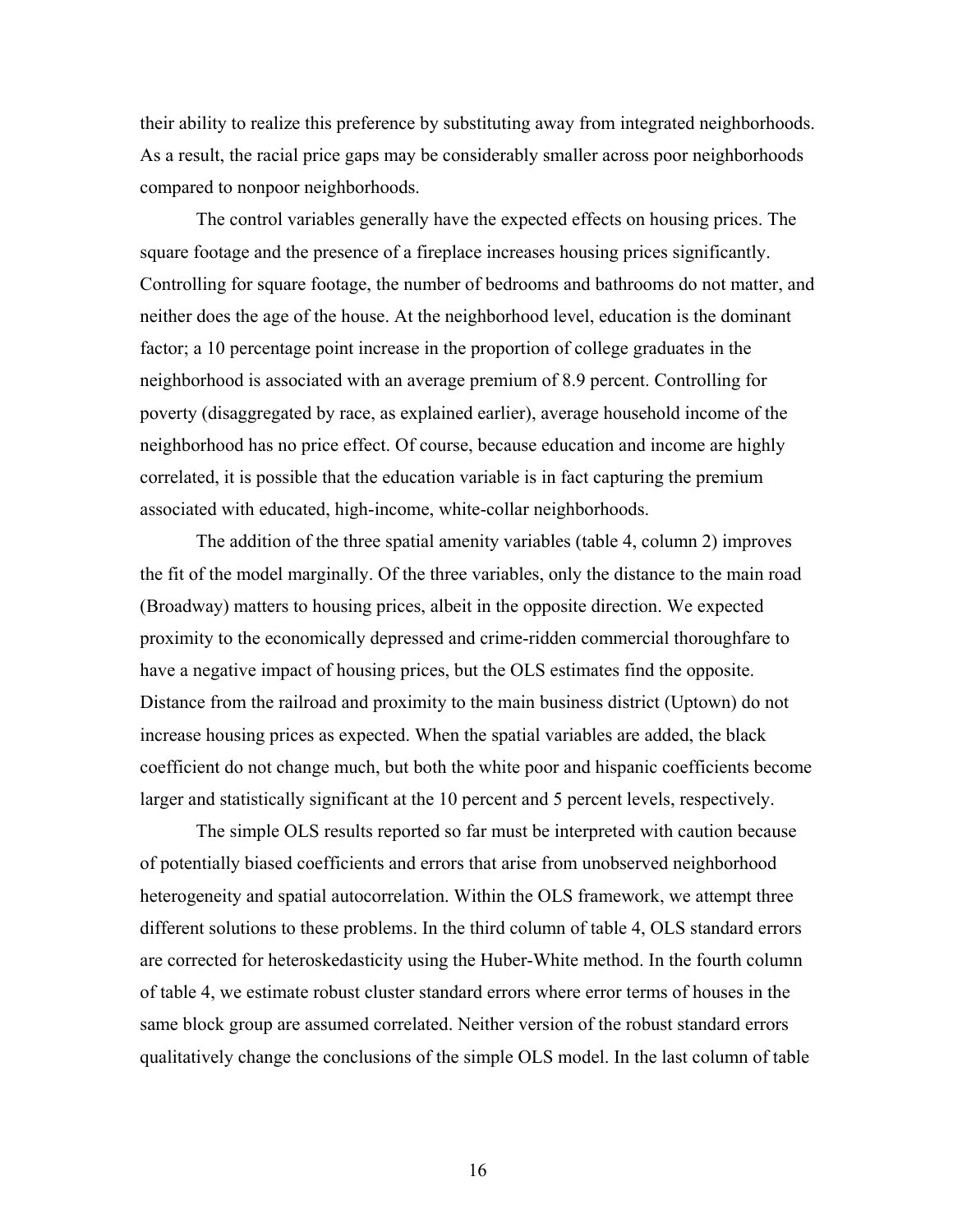4, we introduce neighborhood fixed effects at the census tract level.23 Our goal here is reduce coefficient bias due to unobserved neighborhood heterogeneity by focusing on within-tract variation in the neighborhood variables. With fixed effects, we find several qualitative differences in the results; most importantly, the pattern of racial price discounts changed markedly—we find the largest discounts for hispanics, followed by poor whites and nonpoor blacks. The discount for poor blacks is not significantly different from zero. The absence of black-white differences in housing prices within census tracts provide us with the first clues that unobserved heterogeneity in neighborhood amenities may have biased our OLS coefficients and standard errors. However, including tract level fixed effect is not the most efficient solution to the problem because the within-tract variation in racial composition and housing prices may not be large enough for us to obtain significant results.

### **4.2 Spatial Econometric Analysis**

1

Using the GeoDa 0.9.5i software, we construct a series of weight matrices with distance thresholds  $(\tau)$  that start from a minimum of 0.32 miles and increase by 0.01 miles. All houses inside a threshold are assigned a value of one and all on the outside are assigned values of zero; the weights are then row-standardized. For each threshold, we carry out likelihood ratio tests for the presence of spatial lags and errors.

Based on these tests (table 5), there is strong evidence of unobserved heterogeneity in error terms that are spatially correlated up to a distance threshold of approximately half a mile. The spatial error model is preferred to OLS until the threshold distance of 0.51 miles and the OLS model preferred thereafter. The spatial error model is significant at 5 percent level for all but  $\tau$ =0.48,0.49,0.51, where the significance level drops to 10 percent. The spatial lag model is preferred to OLS with 10 percent significance for  $\tau$ =0.33,0.34,0.35. However, in all three cases, robust LM tests indicate that spatial lags are not robust to the introduction of spatial errors. This spatial autocorrelation may arise from unobserved neighborhood characteristics such as crime rates, quality and proximity to elementary schools, and access to open space. Spatial autocorrelation can also arise from measurement errors associated with the arbitrary

 $23$  Because the neighborhood variables of interest are defined at the block group level, the smallest spatial unit at which fixed effects can be introduced is the census tract.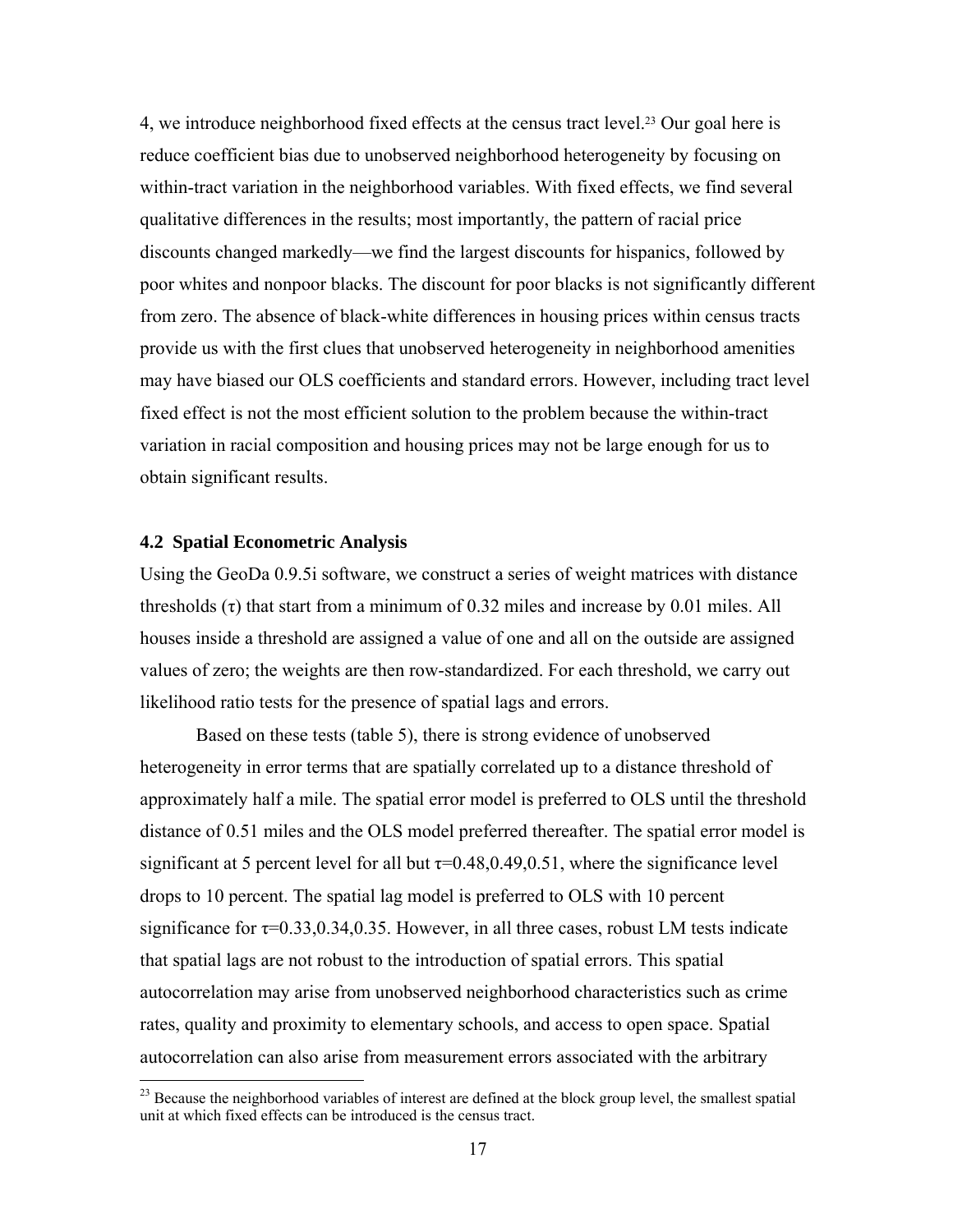nature of neighborhood boundaries that were used to compute neighborhood variables such as racial composition and economic conditions; for example, two houses will have spatially correlated errors if they are both located in a predominantly white block group, but close to the boundary with a predominantly black block group.

Because there is no a priori reason to choose an arbitrary threshold, we estimate spatial error models with incrementally larger thresholds in the interval  $\tau=(0.32,0,51)$ . The R square, the log likelihood, and the Moran's I generally decrease as the threshold increases (table 5, column 2 and table 6, columns 2 and 3). In terms of the goodness of fit, the minimum threshold  $\tau=0.32$  is the preferred model. Table 7 compares the full set of estimates of the preferred minimum threshold model with the OLS model. Our primary goal, however, is not so much finding the best fit model, but ascertaining whether the OLS estimates of the racial price discounts are biased by the presence of spatially dependent observations. Table 6 reports a summary of results for all thresholds. In contrast to the OLS model, the black nonpoor coefficient is not significantly different from zero for  $\tau$ =(0.32,0.37). In the interval  $\tau$ =(0.38,0.46), this coefficient is significant at the 10 percent level, but is only about half as large as the OLS coefficient. For higher thresholds, price discount increases to −0.61 and is significant at the 5 percent level; the thresholds, however, are so large that they only weakly capture the spatial dependence of errors. The black poor, white poor, and Hispanic coefficients are not statistically different from zero along the entire range.<sup>24</sup> Between  $\tau$ =(0.32,0.37), the spatial error model completely eliminates racial price discounts. At higher thresholds, relatively weak and smaller discount exist only for nonpoor blacks.

The spatial error model also yields more reasonable coefficients for the spatial control variables. Proximity to the business district (Uptown) increases prices significantly (at 10 percent level), whereas proximity to the main thoroughfare and the railroad has a negative but statistically insignificant effect. These results are more consonant with our expectations than the OLS results.

The key result of our analysis is the evidence we provide for the propensity of OLS to incorrectly find the presence of racial preferences in hedonic pricing models in the presence of spatially correlated unobserved heterogeneity (e.g., crime, elementary

<sup>&</sup>lt;sup>24</sup> The white poor coefficient is significant at the 10 percent level for  $\tau$ =(0.33,0.37),(0.4,0.41),0.51.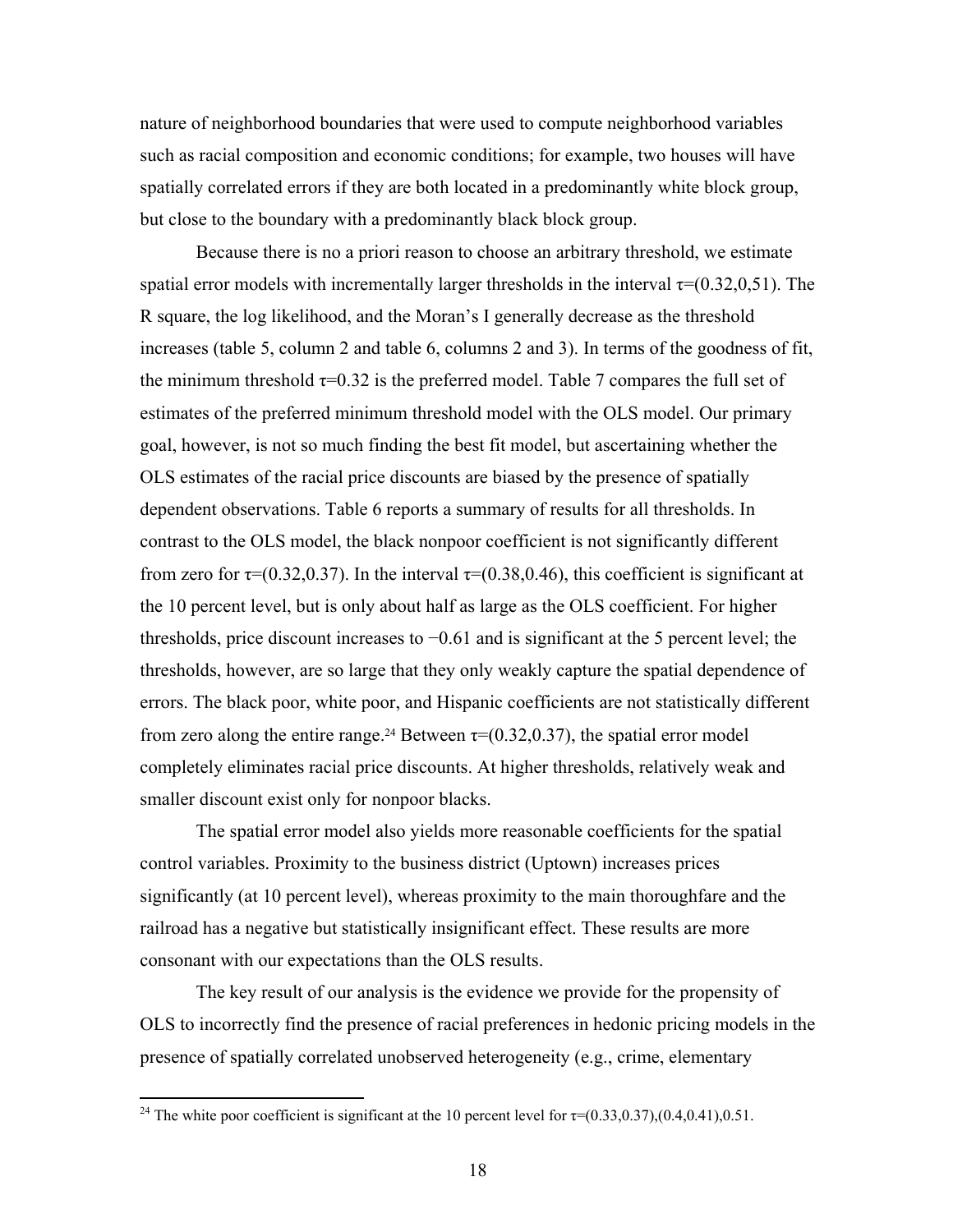schools, environmental amenities, etc.). In fact, the spatial error model for the most part rejects the conclusion of the OLS model that racial preferences are capitalized in the housing market.

### **5. CONCLUSION**

Our goal in this paper was to test for racial preferences in a small urban housing market in the United States. The simple OLS estimates conformed with the consensus in the hedonic pricing literature that black neighborhoods have price discounts. This negative effect was eliminated when census tract level fixed effects are introduced. We hypothesized, based on this initial findings, that unobserved neighborhood heterogeneity may lead OLS-based studies to incorrectly find racial preferences in housing markets. The primary contribution of this paper is the use of spatial econometric methods to explicitly model the spatial dependence of observations that arise due to unobserved heterogeneity of neighborhoods and measurement errors associated with the definition of neighborhood boundaries. We find strong evidence that the errors of the OLS model are autocorrelated spatially, yielding biased standard errors. When we correct for spatial errors using a series of weight matrices with different neighborhood distance thresholds, we find that the racial price discounts are much smaller and, for most thresholds, statistically insignificant. Our results suggest that price discounts in black neighborhoods are caused not by racial prejudice, but by the demand for amenities that are typically not found in black neighborhoods. Even if white households prefer racial integration and black households prefer racial segregation, the demand for housing in black neighborhoods will be low from both groups as long as there are too few black neighborhoods with favorable amenities.

Our finding of estimation bias in OLS is particularly interesting because we took great care to construct a sample that minimizes unobserved heterogeneity of neighborhoods. Unlike much of the literature, we examine microneighborhoods in a compact city that has little variation in the housing stock, access to amenities, employment, and educational opportunities. Additionally, we include several control variables that are explicitly designed to capture exogenous variation in neighborhood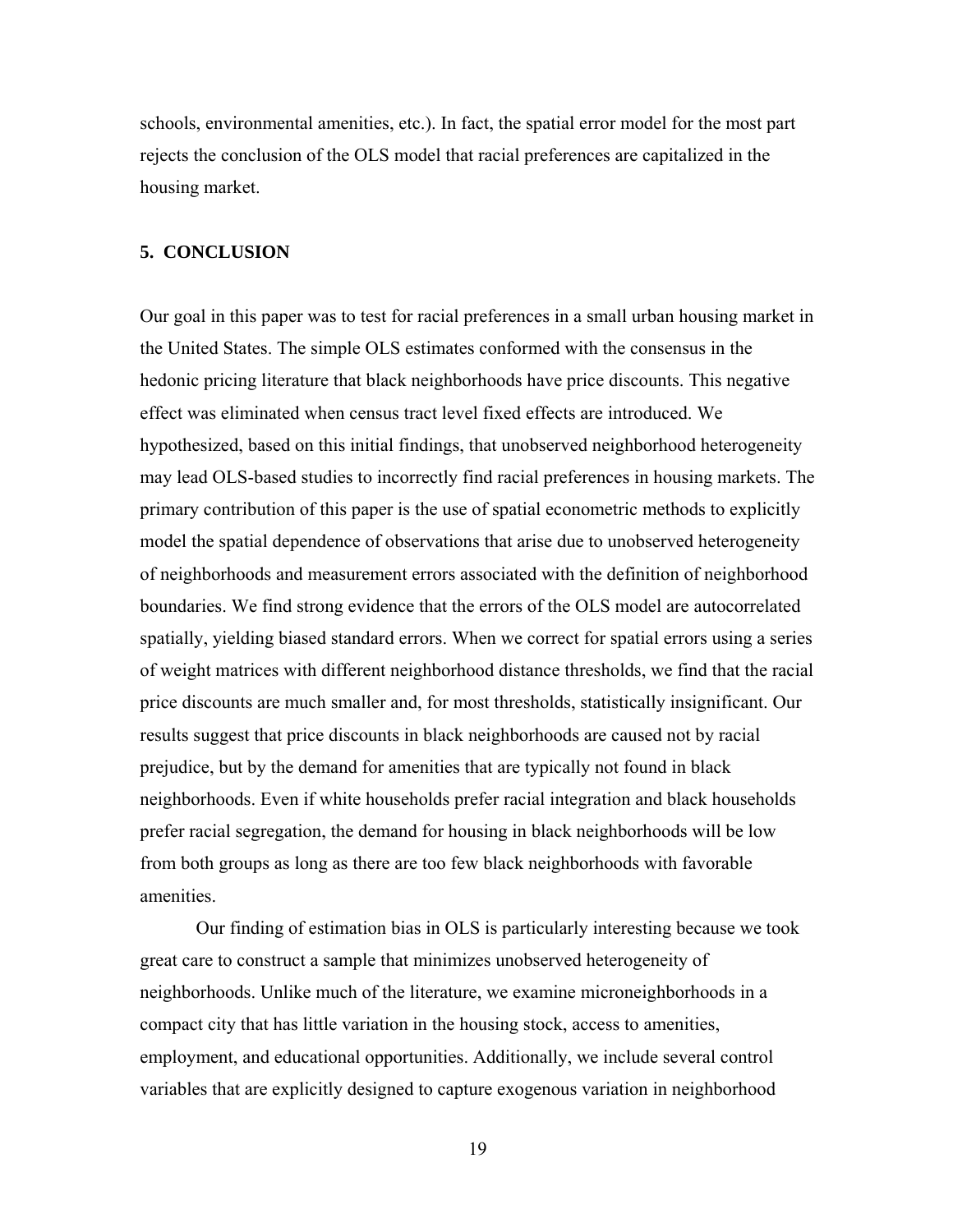quality. Our results suggest that the spatial dispersion of black and white households follows the dispersion in the quality of amenities even in a relatively small, integrated, and homogenous urban area. For example, it is possible that the relatively black neighborhoods have higher crime and drug activity and lower quality elementary schools. As long as these amenity differences exist, the demand for housing in black neighborhoods will continue to be low regardless of the presence of racial preferences.

From a policy perspective, this study underscores the need to improve the quality of amenities in black neighborhoods. As Bayer and McMillan (2006) have pointed out, the United States continues to have too few black neighborhoods with high quality schools, well maintained public spaces, and high levels of public safety. Our findings suggest that resources between and within cities and school districts are not distributed in a way that equalizes the amenity quality across microneighborhoods. The investment in the development of safe and attractive black neighborhoods does not necessarily encourage racial integration; the demand from white households with a taste for integration will increase, but so will the demand from black households with a taste for segregation. As Cashin (2004) points out, however, the goal of policymakers should not necessarily be the attainment of racial integration, but the elimination of amenity and price differences that have persisted along racial lines. Urban black households must be able to purchase houses in neighborhoods that provide a safe and attractive space to raise and educate their children without having to compromise on their racial preferences. Similarly, progressive white households should be able to fulfill their preference for integration without compromising on their preference for good schools and safe streets. This "vicious cycle" between race and amenities cannot be broken without a concerted effort by policymakers to invest in schools, parks, libraries, and community policing in inner city black neighborhoods.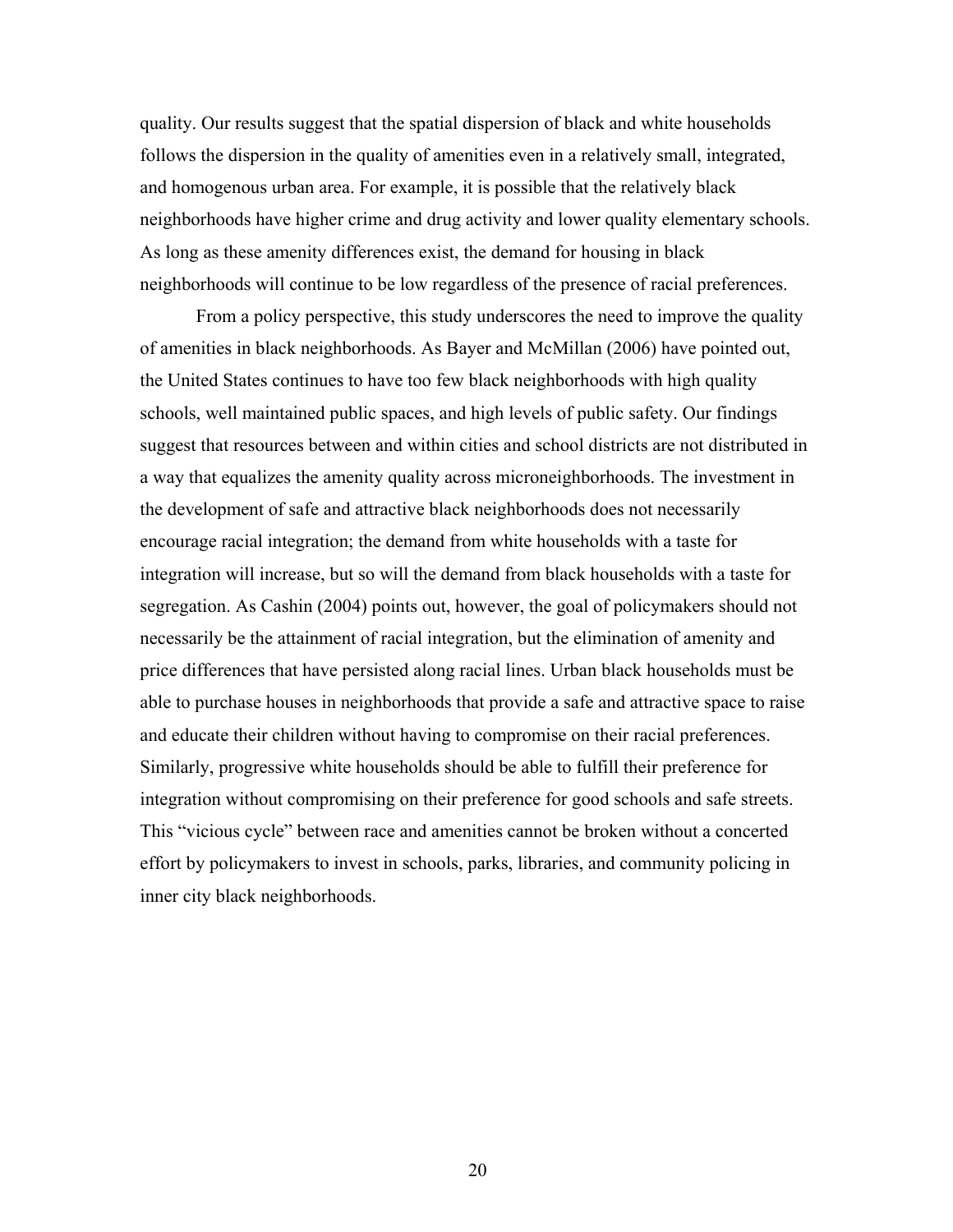#### **REFERENCES**

- Anselin, L., and J. Bera. 1998. "Spatial dependence n linear regression models with an introduction to spatial econometrics." In A. Ullah and D. Giles (eds.), *Handbook of Applied Economic Statistics*. New York: Marcel Dekker.
- Anselin, L., J. Bera, R. Florax, and M. Yoon. 1996. "Simple diagnostic tests for spatial dependence." *Regional Science and Urban Economics* 26(1): 77–104.
- Anselin, L., and N. Lozano-Garcia. 2009. "Spatial hedonic models." *Palgrave Handbook of Econometrics* 2. Basingstoke, UK: Palgrave.
- Bailey, M.J. 1966. "Effects of race and of other demographic factors on the values of single-family homes." *Land Economics* 42(2): 215–20.
- Bayer, P., F. Ferreira, and R. McMillan. 2007. "A unified framework for estimating preferences for schools and neighbors." *Journal of Political Economy* 115: 588– 638.
- Bayer, P., and R. McMillan. 2006. "Racial sorting and neighborhood quality." Working Paper 11813. Cambridge, MA: National Bureau of Economic Research (NBER).
- Bayer, P., and R. McMillan. 2008. "Distinguishing racial preferences in the housing market: Theory and evidence." in A. Baronzini, J. Ramirez, C. Schaerer, and P. Thalmann (eds.), *Hedonic Methods in Housing Markets.* New York: Springer Science + Business Media, LLC.
- Cashin, S. 2004. *The Failures Of Integration: How Race and Class Are Undermining the American Dream* (First ed.). New York: Public Affairs.
- City of Kingston. 2008. Online assessment roll system (OARS). Available at: http://www.oarsystem.com/ny/kingston.
- Cutler, D., E. Glaeser, and J. Vigdor. 1999. "The rise and decline of the American ghetto." *Journal of Political Economy* 107: 455–506.
- DiPasquale, D., and C.T. Somerville. 1995. "Do house price indices based on transacting units represent the entire stock? Evidence from the American housing survey." *Journal of Housing Economics* 4: 195–229.
- GeoLytics, Inc. 2008. Geocode DVD version 5.2: New York State.
- Hacker, A. 2003. *Two Nations : Black and White, Separate, Hostile, Unequal* (first paperback edition). New York: Scribner.
- Kiel, K., and J. Zabel. 2008. "Location, location, location: The 3l approach to house price determination." *Journal of Housing Economics* 17(2): 179–90.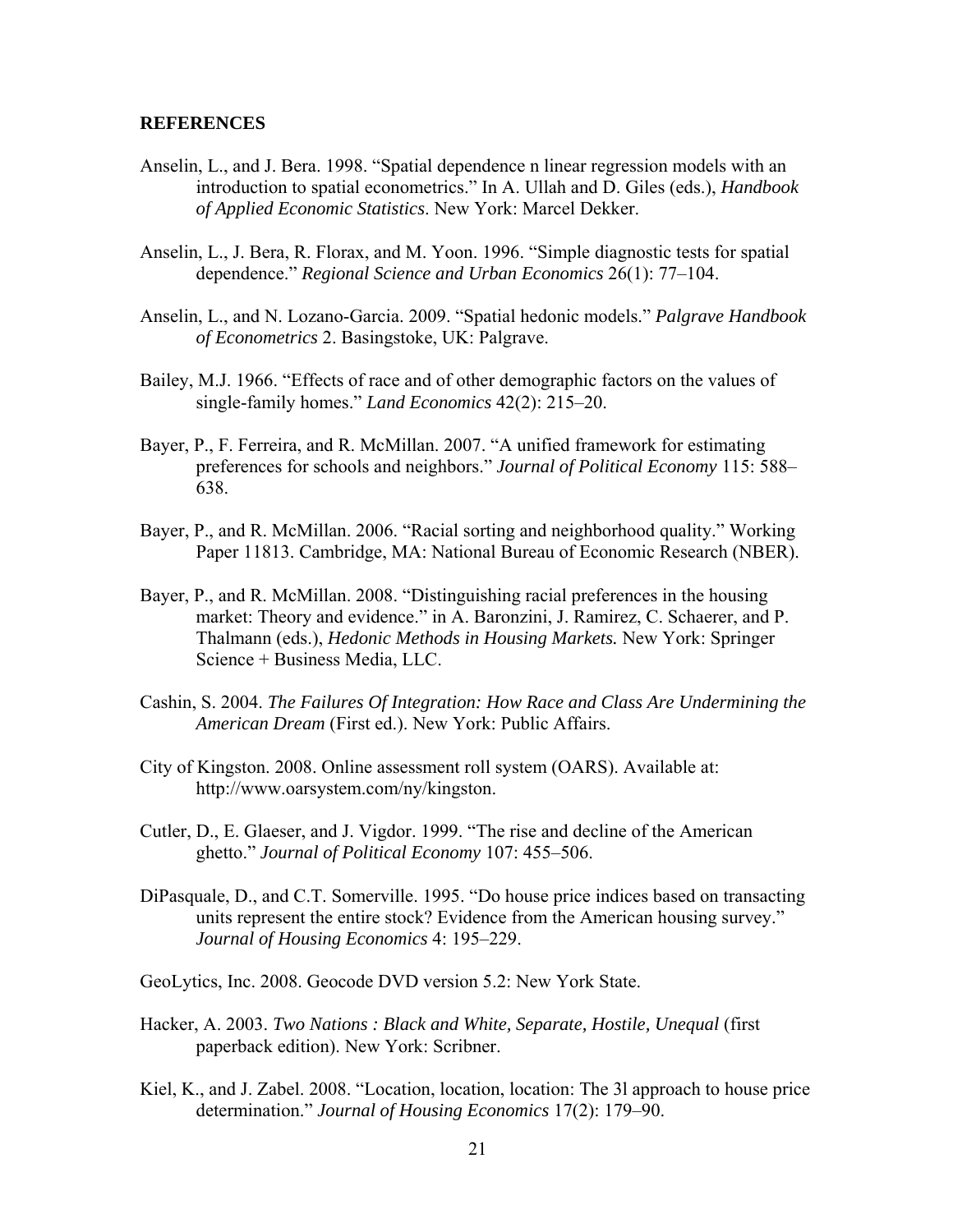- Kiel, K.A., and J.E. Zabel. 1996. "House price differentials in U.S. cities: Household and neighborhood racial effects." *Journal of Housing Economics* 5(2): 143–65.
- Kiel, K.A., and J.E. Zabel. 2003. "The accuracy of owner-provided house values: The 1978–1991 American Housing Survey." *Real Estate Economics* 27(2): 263–98.
- King, A.T. and P. Mieszkowski. 1973. "Racial discrimination, segregation, and the price of housing." *Journal of Political Economy* 81(3): 590–606.
- Munnell, A., L. Browne, G. Tootell, and J. McEneaney. 1996. "Mortgage lending in Boston: interpreting HMDA data." *American Economic Review* 86: 25–53.
- Myers, C.K. 2004. "Discrimination and neighborhood effects: understanding racial differentials in us housing prices." *Journal of Urban Economics* 56(2): 279–302.
- Population Studies Center, University of Michigan. 2009. Racial residential segregation measurement project. http://enceladus.isr.umich.edu/race/racestart.asp.
- Tootell, G. 1996. "Redlining in Boston: do mortgage lenders discriminate against neighborhoods?" *Quarterly Journal of Economics* 111: 1049–79.
- U.S. Census Bureau. 2000. "Census 2000 summary file 1 (sf1) 100-percent data." http://factfinder.census.gov/.
- Yinger, J.M. 1978. "The black-white price differential in housing: Some further evidence." *Land Economics* 54(2): 187–206.
- Zabel, J.E. 2008. "Using hedonic models to measure racial discrimination and prejudice in the U.S. housing market." in A. Baronzini, J. Ramirez, C. Schaerer, and P. Thalmann (eds.), *Hedonic Methods in Housing Markets.* New York: Springer Science + Business Media, LLC.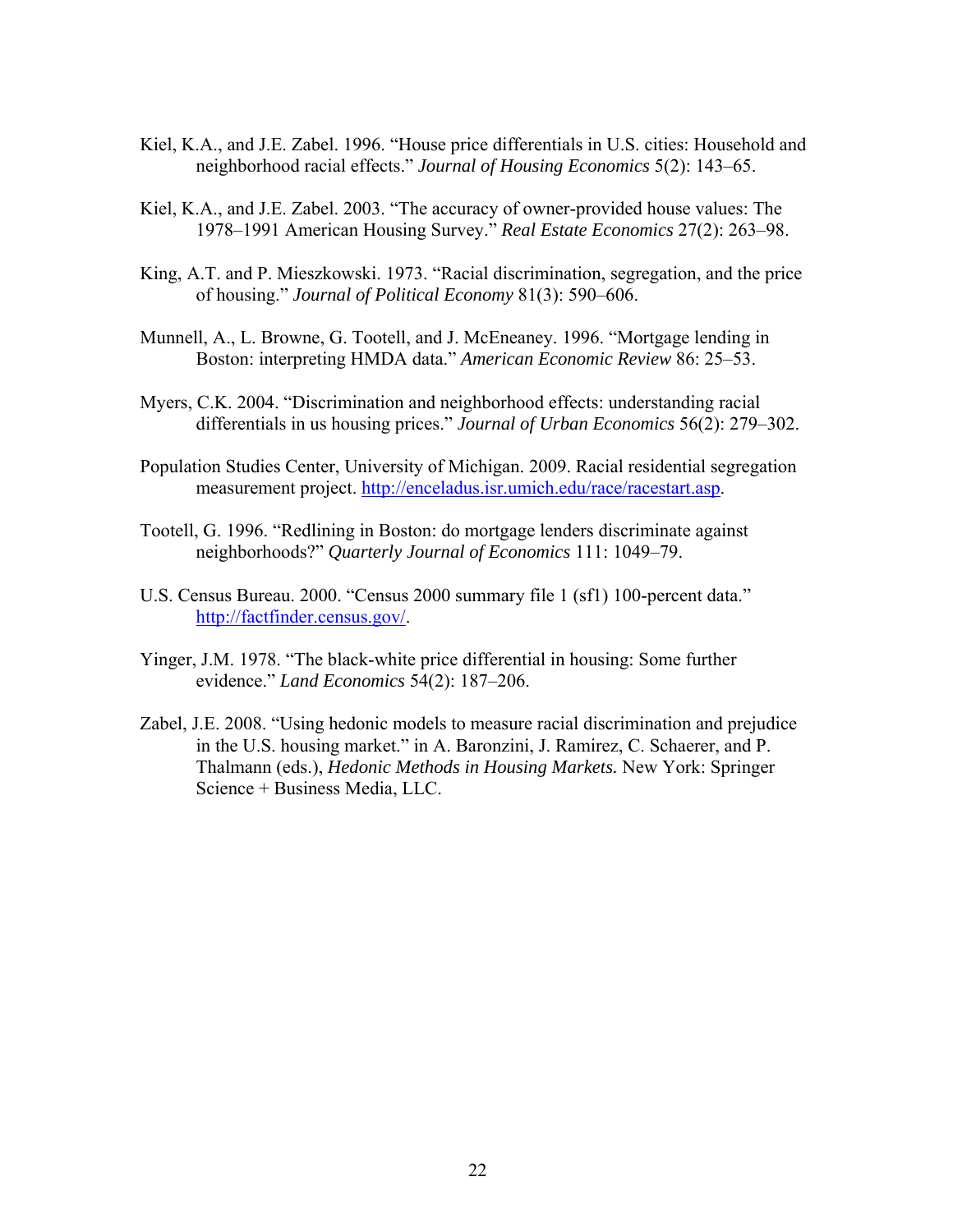|  | <b>Table 1 Race-Ethnicity Composition</b> |  |
|--|-------------------------------------------|--|
|--|-------------------------------------------|--|

| Race or ethnicity | 1990 | <b>2000</b> | 2005-2007 |
|-------------------|------|-------------|-----------|
|                   |      |             |           |
| White only        | 874  | 80.4        | 76.3      |
| <b>Black only</b> | 10.1 | 12.8        | 15.2      |
| Other or mixed    | 2.5  | 6.8         | 8.5       |
| Hispanic origin   | 2.7  | 6.5         | 8.1       |

Source: U.S. Census Bureau

| Year        | Neighborhood unit  | Dissimilarity $(D)$ | Isolation $(I)$ | Exposure $(E)$ |
|-------------|--------------------|---------------------|-----------------|----------------|
|             |                    |                     |                 |                |
| 1990        | Census Tract       | 0.38                | 0.16            | 0.09           |
|             | Census Block Group | 0.43                | 0.21            | 0.09           |
| <b>2000</b> | Census Tract       | 0.24                | 0.18            | 0.14           |
|             | Census Block Group | 0.29                | 0.21            | 0.14           |

## **Table 2: Measures of Racial Segregation**

Source: Author's calculations from U.S. Census data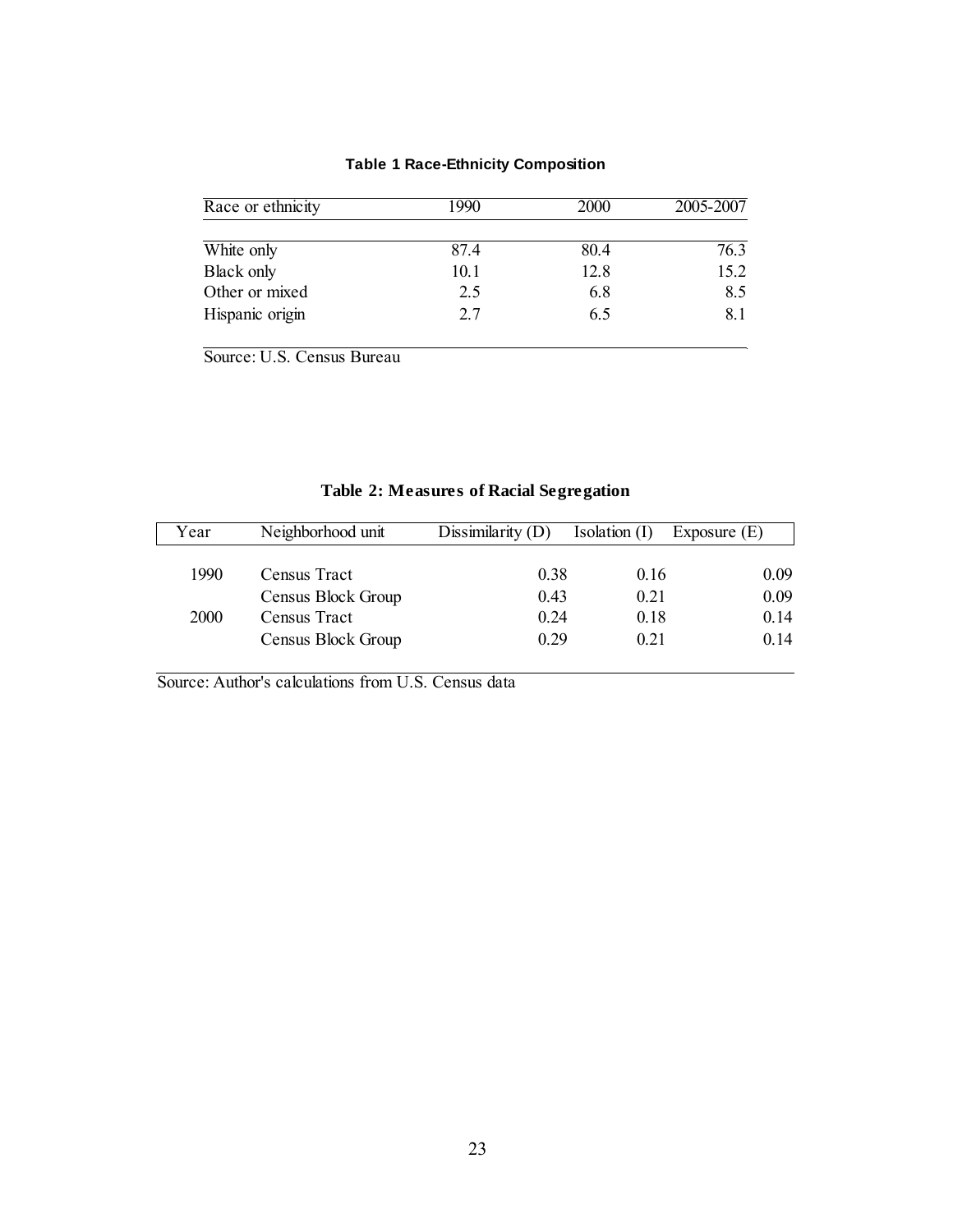| <b>Block</b> | Mean   | <b>Black</b> | <b>Black</b>     | White | Hispanic       | College  | Per Capita |
|--------------|--------|--------------|------------------|-------|----------------|----------|------------|
| Group        | Price  | Non-Poor     | Poor             | Poor  |                | Educated | Income     |
|              |        |              |                  |       |                |          |            |
| 9517-1       | 165.9  | 7.86         | 0.41             | 9.21  | 2.98           | 15.19    | 21.56      |
| 9517-2       | 135.98 | 16.41        | 7.07             | 12.77 | 6.66           | 17.75    | 13.86      |
| 9517-3       | 192.92 | 16.06        | 11.77            | 3.21  | 11.01          | 20.19    | 15.31      |
| 9517-4       | 193.53 | 8.03         | 3.76             | 8.73  | 7.68           | 19.66    | 19.12      |
| 9518-1       | 150.58 | 8.22         | 3.35             | 9.27  | 4.73           | 10.68    | 15.76      |
| 9519-1       | 162.79 | 7.78         | $\boldsymbol{0}$ | 12.72 | 5.68           | 17.21    | 15.78      |
| 9519-2       | 162.06 | 7.37         | $\boldsymbol{0}$ | 8.04  | 2.68           | 19.06    | 22.31      |
| 9519-3       | 137.83 | 0.48         | 16.96            | 8.87  | 7.13           | 9.93     | 13.05      |
| 9519-4       | 141.65 | 9.51         | $\boldsymbol{0}$ | 5.41  | 7.38           | 14.53    | 17.62      |
| 9520-1       | 149.28 | 4.73         | 3.62             | 14.75 | 6.12           | 14.62    | 20.05      |
| 9520-2       | 142.59 | 8.56         | 7.48             | 17.29 | 13.97          | 16.16    | 13.02      |
| $9521 - 1$   | 158.85 | 7.58         | $\boldsymbol{0}$ | 9.33  | 3.06           | 16.15    | 20.91      |
| 9521-2       | 131.25 | 16.71        | 19.13            | 12.76 | 13.78          | 7.71     | 12.42      |
| 9521-3       | 128.1  | 22.14        | 5.31             | 12.14 | 8.27           | 7.76     | 11.61      |
| 9521-4       | 173.3  | 9.11         | 2.59             | 9.34  | 8.44           | 19.05    | 14.13      |
| 9522-1       | 200.51 | 5.31         | $\boldsymbol{0}$ | 13.79 | 4.6            | 47.56    | 27.74      |
| 9522-2       | 221.5  | 0.43         | $\boldsymbol{0}$ | 14.76 | 1.15           | 31.54    | 22         |
| 9522-3       | 241.19 | 4.8          | 1.89             | 2.18  | 6.69           | 41.33    | 38.44      |
| 9522-4       | 151.49 | 5.67         | 3.61             | 6.1   | 5.48           | 11.84    | 14.68      |
| 9523-1       | 185.05 | 6.96         | $\boldsymbol{0}$ | 2.22  | $\overline{4}$ | 27.78    | 21.16      |
| 9523-2       | 155.43 | 4.63         | $\boldsymbol{0}$ | 4.15  | 3.57           | 20.77    | 19.62      |
| 9524-1       | 162.3  | 2.56         | 1.08             | 4.45  | 3.23           | 30.12    | 26.3       |
| 9524-2       | 224.98 | 5.23         | $\boldsymbol{0}$ | 3.04  | 5.4            | 36.28    | 31.52      |
| 9524-3       | 189.14 | 6.52         | 2.37             | 13.3  | 7.24           | 25.29    | 19.61      |
| Total        | 169.62 | 7.85         | 3.57             | 9.22  | 6.34           | 20.86    | 19.7       |

# **Table 3: Neighborhood Characteristics**

Source: City of Kingston (2008), U.S. Census (2000)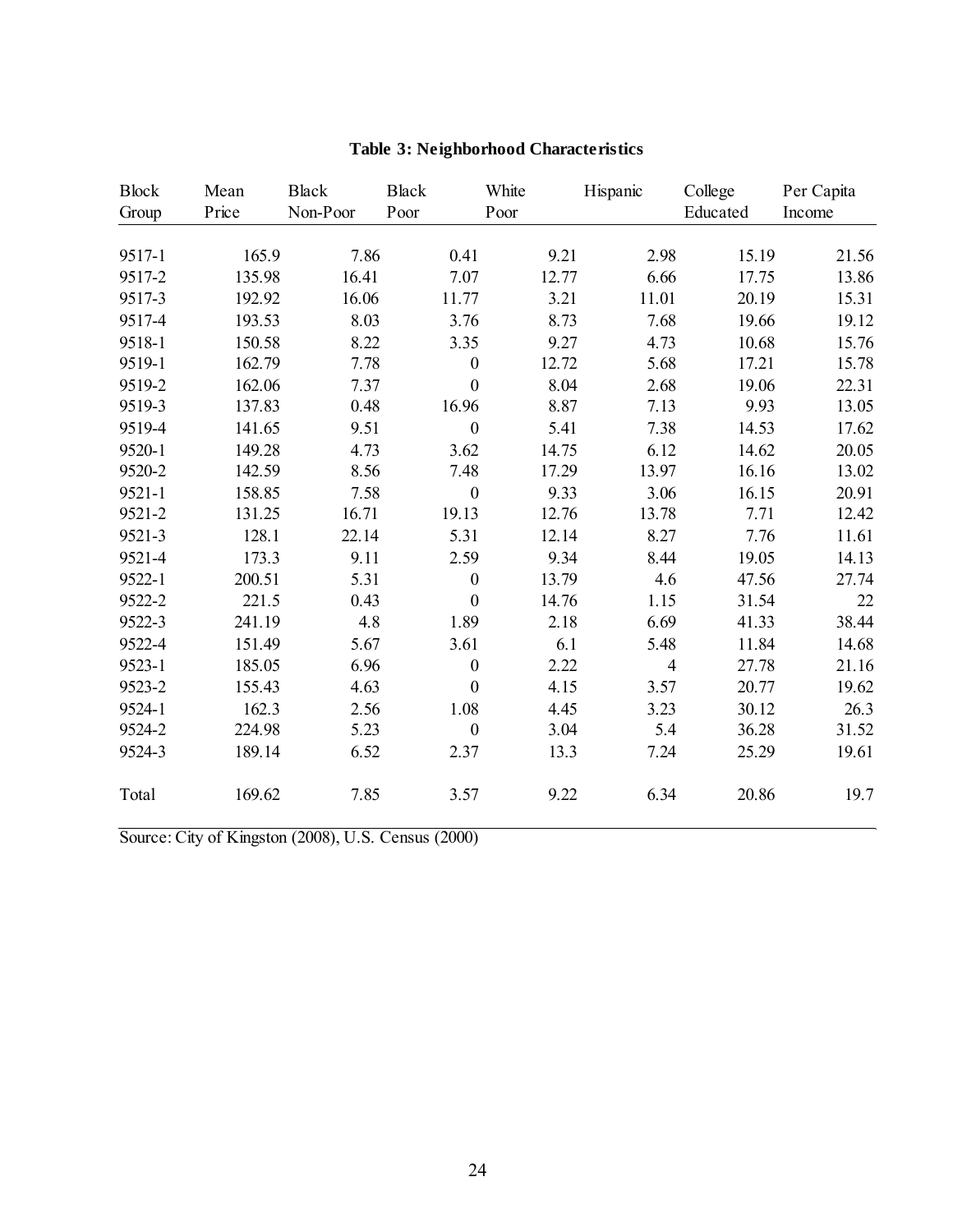| OLS <sub>1</sub><br>OLS <sub>2</sub><br>Robust<br>Cluster<br>F. E.<br>0.0001<br>0.0001<br>0.0001<br>0.0001<br>Year Built<br>0.0000<br>(0.0003)<br>(0.0003)<br>(0.0005)<br>(0.0006)<br>(0.0006)<br>$0.0002***$<br>$0.0002***$<br>$0.0002***$<br>$0.0002***$<br>$0.0002***$<br><b>Square Feet</b><br>(0.0000)<br>(0.0000)<br>(0.0000)<br>(0.0000)<br>(0.0000)<br>0.0017<br>$-0.0004$<br>$-0.0004$<br>$-0.0004$<br>0.0004<br>Bedrooms<br>(0.0106)<br>(0.0105)<br>(0.0106)<br>(0.0105)<br>(0.0122)<br>0.0143<br>0.0150<br>0.0150<br>0.0150<br>0.0191<br><b>Bathrooms</b><br>(0.0172)<br>(0.0172)<br>(0.0183)<br>(0.0194)<br>(0.018)<br>$0.1599***$<br>$0.1602***$<br>$0.1599***$<br>$0.1599***$<br>$0.1548***$<br>Fireplaces<br>(0.0177)<br>(0.0177)<br>(0.0185)<br>(0.0171)<br>(0.0171)<br>% Black Non Poor<br>$-1.0182***$<br>$-1.0848***$<br>$-1.0848***$<br>$-1.0848***$<br>$-0.8686**$<br>(0.2197)<br>(0.2267)<br>(0.237)<br>(0.2182)<br>(0.3237)<br>$-0.6293**$<br>% Black Poor<br>$-0.7076**$<br>$-0.6293**$<br>$-0.6293***$<br>$-0.4061$<br>(0.2775)<br>(0.2784)<br>(0.2905)<br>(0.3988)<br>(0.2064)<br>% White Poor<br>$-0.3475$<br>$-0.4885*$<br>$-0.4885**$<br>$-0.4885$<br>$-1.3081**$<br>(0.2542)<br>(0.2596)<br>(0.3147)<br>(0.2425)<br>(0.6038)<br>$-1.0474**$<br>$-1.0474**$<br>$-1.0474*$<br>$-0.3898$<br>$-1.7261*$<br>% Hispanic<br>(0.461)<br>(0.5073)<br>(0.5923)<br>(0.904)<br>(0.5238)<br>$0.8890***$<br>$0.8340***$<br>$0.8340***$<br>$0.8340***$<br>$1.1561***$<br>% College | (1) | (2) | (3) | (4) | (5) |
|---------------------------------------------------------------------------------------------------------------------------------------------------------------------------------------------------------------------------------------------------------------------------------------------------------------------------------------------------------------------------------------------------------------------------------------------------------------------------------------------------------------------------------------------------------------------------------------------------------------------------------------------------------------------------------------------------------------------------------------------------------------------------------------------------------------------------------------------------------------------------------------------------------------------------------------------------------------------------------------------------------------------------------------------------------------------------------------------------------------------------------------------------------------------------------------------------------------------------------------------------------------------------------------------------------------------------------------------------------------------------------------------------------------------------------------------------------------------------------------------------|-----|-----|-----|-----|-----|
|                                                                                                                                                                                                                                                                                                                                                                                                                                                                                                                                                                                                                                                                                                                                                                                                                                                                                                                                                                                                                                                                                                                                                                                                                                                                                                                                                                                                                                                                                                   |     |     |     |     |     |
|                                                                                                                                                                                                                                                                                                                                                                                                                                                                                                                                                                                                                                                                                                                                                                                                                                                                                                                                                                                                                                                                                                                                                                                                                                                                                                                                                                                                                                                                                                   |     |     |     |     |     |
|                                                                                                                                                                                                                                                                                                                                                                                                                                                                                                                                                                                                                                                                                                                                                                                                                                                                                                                                                                                                                                                                                                                                                                                                                                                                                                                                                                                                                                                                                                   |     |     |     |     |     |
|                                                                                                                                                                                                                                                                                                                                                                                                                                                                                                                                                                                                                                                                                                                                                                                                                                                                                                                                                                                                                                                                                                                                                                                                                                                                                                                                                                                                                                                                                                   |     |     |     |     |     |
|                                                                                                                                                                                                                                                                                                                                                                                                                                                                                                                                                                                                                                                                                                                                                                                                                                                                                                                                                                                                                                                                                                                                                                                                                                                                                                                                                                                                                                                                                                   |     |     |     |     |     |
|                                                                                                                                                                                                                                                                                                                                                                                                                                                                                                                                                                                                                                                                                                                                                                                                                                                                                                                                                                                                                                                                                                                                                                                                                                                                                                                                                                                                                                                                                                   |     |     |     |     |     |
|                                                                                                                                                                                                                                                                                                                                                                                                                                                                                                                                                                                                                                                                                                                                                                                                                                                                                                                                                                                                                                                                                                                                                                                                                                                                                                                                                                                                                                                                                                   |     |     |     |     |     |
|                                                                                                                                                                                                                                                                                                                                                                                                                                                                                                                                                                                                                                                                                                                                                                                                                                                                                                                                                                                                                                                                                                                                                                                                                                                                                                                                                                                                                                                                                                   |     |     |     |     |     |
|                                                                                                                                                                                                                                                                                                                                                                                                                                                                                                                                                                                                                                                                                                                                                                                                                                                                                                                                                                                                                                                                                                                                                                                                                                                                                                                                                                                                                                                                                                   |     |     |     |     |     |
|                                                                                                                                                                                                                                                                                                                                                                                                                                                                                                                                                                                                                                                                                                                                                                                                                                                                                                                                                                                                                                                                                                                                                                                                                                                                                                                                                                                                                                                                                                   |     |     |     |     |     |
|                                                                                                                                                                                                                                                                                                                                                                                                                                                                                                                                                                                                                                                                                                                                                                                                                                                                                                                                                                                                                                                                                                                                                                                                                                                                                                                                                                                                                                                                                                   |     |     |     |     |     |
|                                                                                                                                                                                                                                                                                                                                                                                                                                                                                                                                                                                                                                                                                                                                                                                                                                                                                                                                                                                                                                                                                                                                                                                                                                                                                                                                                                                                                                                                                                   |     |     |     |     |     |
|                                                                                                                                                                                                                                                                                                                                                                                                                                                                                                                                                                                                                                                                                                                                                                                                                                                                                                                                                                                                                                                                                                                                                                                                                                                                                                                                                                                                                                                                                                   |     |     |     |     |     |
|                                                                                                                                                                                                                                                                                                                                                                                                                                                                                                                                                                                                                                                                                                                                                                                                                                                                                                                                                                                                                                                                                                                                                                                                                                                                                                                                                                                                                                                                                                   |     |     |     |     |     |
|                                                                                                                                                                                                                                                                                                                                                                                                                                                                                                                                                                                                                                                                                                                                                                                                                                                                                                                                                                                                                                                                                                                                                                                                                                                                                                                                                                                                                                                                                                   |     |     |     |     |     |
|                                                                                                                                                                                                                                                                                                                                                                                                                                                                                                                                                                                                                                                                                                                                                                                                                                                                                                                                                                                                                                                                                                                                                                                                                                                                                                                                                                                                                                                                                                   |     |     |     |     |     |
|                                                                                                                                                                                                                                                                                                                                                                                                                                                                                                                                                                                                                                                                                                                                                                                                                                                                                                                                                                                                                                                                                                                                                                                                                                                                                                                                                                                                                                                                                                   |     |     |     |     |     |
|                                                                                                                                                                                                                                                                                                                                                                                                                                                                                                                                                                                                                                                                                                                                                                                                                                                                                                                                                                                                                                                                                                                                                                                                                                                                                                                                                                                                                                                                                                   |     |     |     |     |     |
|                                                                                                                                                                                                                                                                                                                                                                                                                                                                                                                                                                                                                                                                                                                                                                                                                                                                                                                                                                                                                                                                                                                                                                                                                                                                                                                                                                                                                                                                                                   |     |     |     |     |     |
|                                                                                                                                                                                                                                                                                                                                                                                                                                                                                                                                                                                                                                                                                                                                                                                                                                                                                                                                                                                                                                                                                                                                                                                                                                                                                                                                                                                                                                                                                                   |     |     |     |     |     |
|                                                                                                                                                                                                                                                                                                                                                                                                                                                                                                                                                                                                                                                                                                                                                                                                                                                                                                                                                                                                                                                                                                                                                                                                                                                                                                                                                                                                                                                                                                   |     |     |     |     |     |
|                                                                                                                                                                                                                                                                                                                                                                                                                                                                                                                                                                                                                                                                                                                                                                                                                                                                                                                                                                                                                                                                                                                                                                                                                                                                                                                                                                                                                                                                                                   |     |     |     |     |     |
|                                                                                                                                                                                                                                                                                                                                                                                                                                                                                                                                                                                                                                                                                                                                                                                                                                                                                                                                                                                                                                                                                                                                                                                                                                                                                                                                                                                                                                                                                                   |     |     |     |     |     |
|                                                                                                                                                                                                                                                                                                                                                                                                                                                                                                                                                                                                                                                                                                                                                                                                                                                                                                                                                                                                                                                                                                                                                                                                                                                                                                                                                                                                                                                                                                   |     |     |     |     |     |
|                                                                                                                                                                                                                                                                                                                                                                                                                                                                                                                                                                                                                                                                                                                                                                                                                                                                                                                                                                                                                                                                                                                                                                                                                                                                                                                                                                                                                                                                                                   |     |     |     |     |     |
|                                                                                                                                                                                                                                                                                                                                                                                                                                                                                                                                                                                                                                                                                                                                                                                                                                                                                                                                                                                                                                                                                                                                                                                                                                                                                                                                                                                                                                                                                                   |     |     |     |     |     |
|                                                                                                                                                                                                                                                                                                                                                                                                                                                                                                                                                                                                                                                                                                                                                                                                                                                                                                                                                                                                                                                                                                                                                                                                                                                                                                                                                                                                                                                                                                   |     |     |     |     |     |
|                                                                                                                                                                                                                                                                                                                                                                                                                                                                                                                                                                                                                                                                                                                                                                                                                                                                                                                                                                                                                                                                                                                                                                                                                                                                                                                                                                                                                                                                                                   |     |     |     |     |     |
| (0.2081)<br>(0.2007)<br>(0.2429)<br>(0.2842)<br>(0.1757)                                                                                                                                                                                                                                                                                                                                                                                                                                                                                                                                                                                                                                                                                                                                                                                                                                                                                                                                                                                                                                                                                                                                                                                                                                                                                                                                                                                                                                          |     |     |     |     |     |
| $-0.0038$<br>$-0.0032$<br>$-0.0032$<br>$-0.0032$<br>$-0.0076*$<br>Income p.c.                                                                                                                                                                                                                                                                                                                                                                                                                                                                                                                                                                                                                                                                                                                                                                                                                                                                                                                                                                                                                                                                                                                                                                                                                                                                                                                                                                                                                     |     |     |     |     |     |
| (0.0032)<br>(0.0035)<br>(0.004)<br>(0.0039)<br>(0.0043)                                                                                                                                                                                                                                                                                                                                                                                                                                                                                                                                                                                                                                                                                                                                                                                                                                                                                                                                                                                                                                                                                                                                                                                                                                                                                                                                                                                                                                           |     |     |     |     |     |
|                                                                                                                                                                                                                                                                                                                                                                                                                                                                                                                                                                                                                                                                                                                                                                                                                                                                                                                                                                                                                                                                                                                                                                                                                                                                                                                                                                                                                                                                                                   |     |     |     |     |     |

## **Table 4: Summary of OLS Results**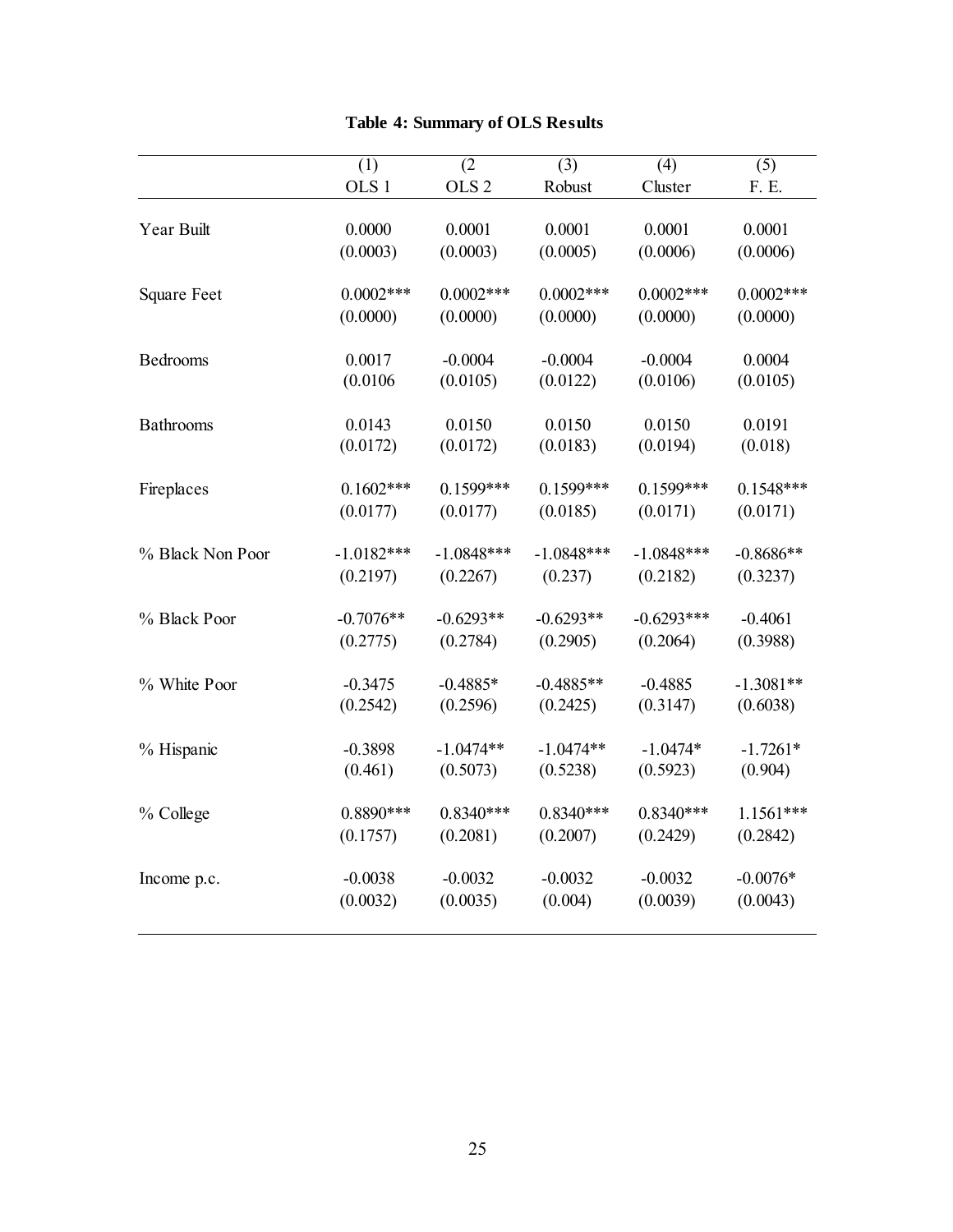|                            | (1)              | (2)              | (3)          | (4)         | (5)          |
|----------------------------|------------------|------------------|--------------|-------------|--------------|
|                            | OLS <sub>1</sub> | OLS <sub>2</sub> | Robust       | Cluster     | F. E.        |
|                            |                  |                  |              |             |              |
| Dist to Broadway           |                  | $-0.1114***$     | $-0.1114***$ | $-0.1114**$ | $-0.0047$    |
|                            |                  | (0.0305)         | (0.0364)     | (0.0481)    | (0.0555)     |
| Dist to Railroad           |                  | 0.0348           | 0.0348       | 0.0348      | 0.0394       |
|                            |                  | (0.0275)         | (0.0279)     | (0.0315)    | (0.0479)     |
| Dist to Uptown             |                  | $-0.0209$        | $-0.0209$    | $-0.0209$   | $-0.1804***$ |
|                            |                  | (0.0172)         | (0.0198)     | (0.0214)    | (0.0462)     |
| Constant                   | 10.9412***       | 10.8383***       | 10.8383***   | 10.8383***  | 11.2242***   |
|                            | (0.6614)         | (0.6646)         | (0.9218)     | (1.1524)    | (1.3884)     |
| Observations               | 1678             | 1678             | 1678         | 1678        | 1678         |
| $(R^{\wedge}{2})$          | 0.58             | 0.58             | 0.58         | 0.58        | 0.59         |
| Adjusted $(R^{\wedge}{2})$ | 0.56             | 0.57             | 0.57         | 0.57        | 0.57         |
| Log L                      | $-556.01$        | $-548.65$        | $-548.65$    | $-548.65$   | $-534.91$    |

## **Table 4: Continued from Previous Page**

Standard errors in parentheses. \*  $(p<0.10)$ , \*\*  $(p<0.05)$ , \*\*\*  $(p<0.01)$ Dummy variables for year and month of sale were also included.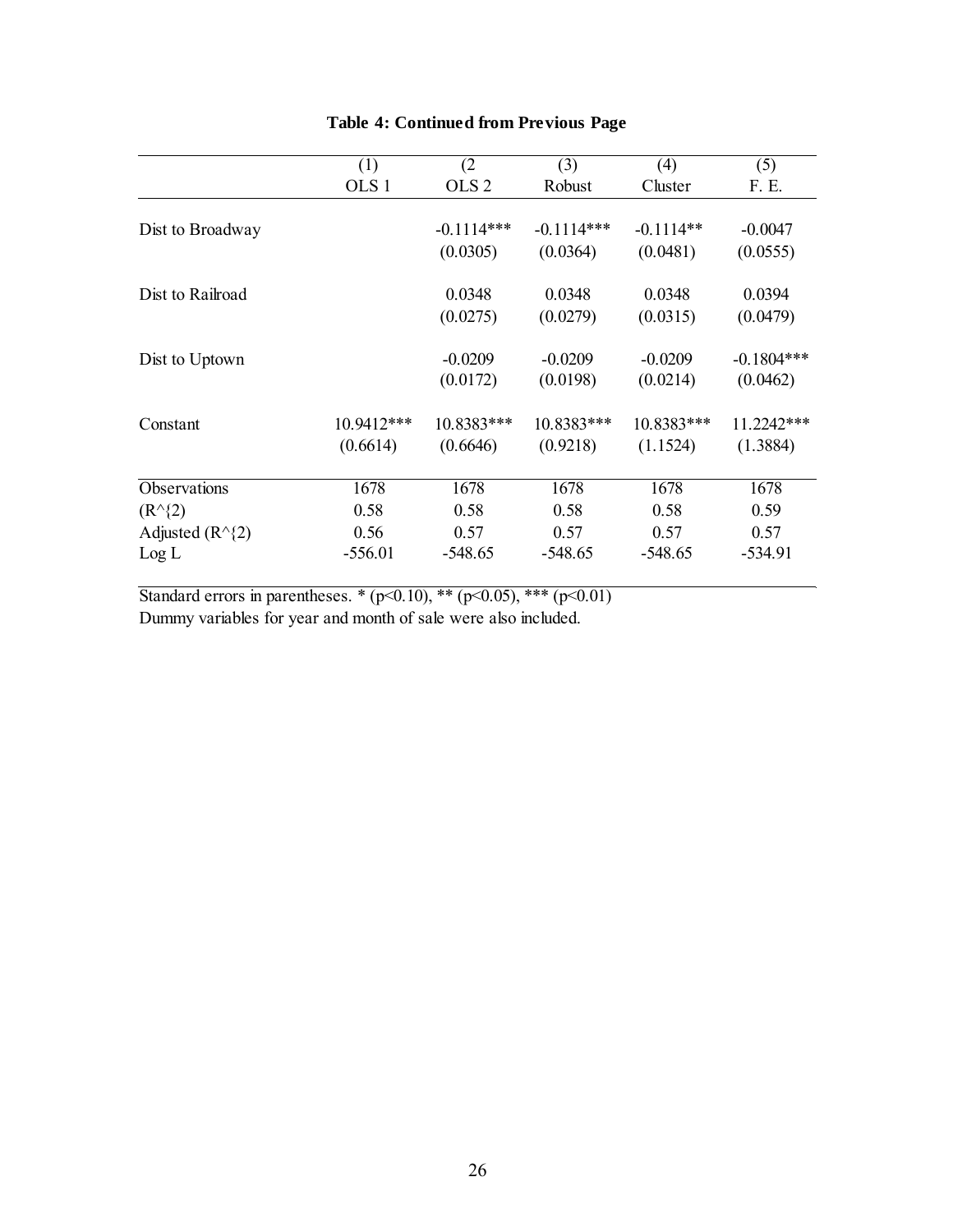|           |            |          | Spatial Lag |           | <b>Spatial Error</b> | Preferred  |
|-----------|------------|----------|-------------|-----------|----------------------|------------|
| Threshold | Moran's I  | LM       | Robust LM   | LM        | Robust LM            | Model      |
|           |            |          |             |           |                      |            |
| 0.32      | $0.0204**$ | $6.50**$ | 0.22        | 28.43**   | $22.15***$           | <b>SE</b>  |
| 0.33      | $0.0170**$ | $3.48*$  | 0.55        | 20.78**   | 17.85**              | <b>SE</b>  |
| 0.34      | $0.0171**$ | $3.46*$  | 0.66        | 22.43**   | 19.64**              | <b>SE</b>  |
| 0.35      | $0.0162**$ | $2.83*$  | 0.82        | $21.13**$ | $19.12**$            | <b>SE</b>  |
| 0.36      | $0.0151**$ | 1.88     | 1.31        | 19.49**   | 18.92**              | <b>SE</b>  |
| 0.37      | $0.0137**$ | 1.41     | 1.27        | $17.08**$ | 16.94**              | <b>SE</b>  |
| 0.38      | $0.0123**$ | 1.14     | 1.06        | 14.27**   | $14.19**$            | <b>SE</b>  |
| 0.39      | $0.0103**$ | 0.67     | 0.92        | 10.48**   | $10.73**$            | <b>SE</b>  |
| 0.40      | $0.0088**$ | 0.52     | 0.67        | $7.93**$  | $8.08**$             | <b>SE</b>  |
| 0.41      | $0.0091**$ | 0.62     | 0.68        | $9.01**$  | $9.07**$             | <b>SE</b>  |
| 0.42      | $0.0079**$ | 0.4      | 0.61        | $7.01**$  | $7.22**$             | <b>SE</b>  |
| 0.43      | $0.0069**$ | 0.52     | 0.27        | $5.63**$  | $5.38**$             | <b>SE</b>  |
| 0.44      | $0.0069**$ | 0.39     | 0.41        | $5.84**$  | 5.86**               | <b>SE</b>  |
| 0.45      | $0.0062**$ | 0.22     | 0.49        | 4.90**    | $5.18**$             | <b>SE</b>  |
| 0.46      | $0.0065**$ | 0.28     | 0.5         | $5.58**$  | $5.80**$             | SE         |
| 0.47      | $0.0057**$ | 0.22     | 0.39        | $4.43**$  | 4.60**               | SE         |
| 0.48      | $0.0048**$ | 0.11     | 0.37        | $3.26*$   | $3.52*$              | (SE)       |
| 0.49      | $0.0044**$ | 0.14     | 0.25        | $2.87*$   | $2.98*$              | (SE)       |
| 0.50      | $0.0054**$ | 0.26     | 0.32        | $4.49**$  | $4.55***$            | <b>SE</b>  |
| 0.51      | $0.0046**$ | 0.06     | 0.5         | $3.36*$   | $3.80*$              | (SE)       |
| 0.52      | $0.0040**$ | 0        | 0.84        | 2.59      | $3.42*$              | <b>OLS</b> |
|           |            |          |             |           |                      |            |

## **Table 5: Spatial Model Diagnostic Tests**

 $\overline{\ }$   $*$  p<0.10,  $\overline{\ }$  p<0.05

Parentheses in the preferred model column indicates that the stated model is weakly preferred to OLS.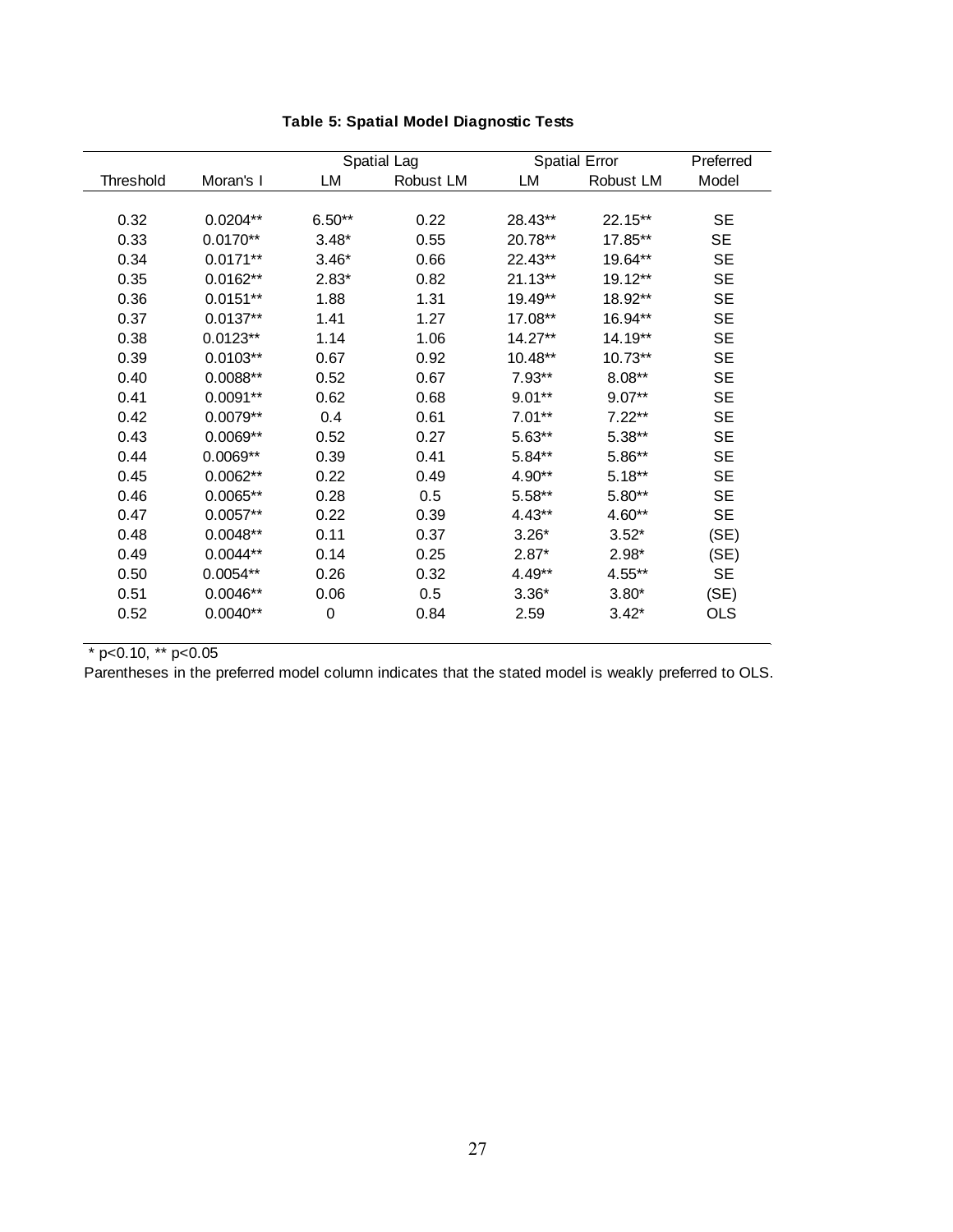|           |          | Log        | <b>Black</b> | <b>Black</b> | White     |          | College   | Per Capita |
|-----------|----------|------------|--------------|--------------|-----------|----------|-----------|------------|
| Threshold | R square | Likelihood | Non Poor     | Poor         | Poor      | Hispanic | Educated  | Income     |
|           |          |            |              |              |           |          |           |            |
| 0.32      | 0.5940   | $-529.68$  | $-0.443$     | $-0.368$     | $-0.604$  | 0.147    | $0.719**$ | 0.000      |
| 0.33      | 0.5910   | $-533.56$  | $-0.470$     | $-0.410$     | $-0.639*$ | 0.087    | $0.741**$ | $-0.001$   |
| 0.34      | 0.5920   | $-532.85$  | $-0.478$     | $-0.404$     | $-0.647*$ | 0.055    | $0.744**$ | $-0.001$   |
| 0.35      | 0.5920   | $-532.62$  | $-0.469$     | $-0.409$     | $-0.664*$ | 0.091    | $0.738**$ | $-0.001$   |
| 0.36      | 0.5920   | $-532.53$  | $-0.449$     | $-0.378$     | $-0.643*$ | 0.037    | $0.730**$ | $-0.001$   |
| 0.37      | 0.5910   | $-534.6$   | $-0.467$     | $-0.371$     | $-0.609*$ | $-0.083$ | $0.762**$ | $-0.001$   |
| 0.38      | 0.5900   | $-536.51$  | $-0.482*$    | $-0.362$     | $-0.590$  | $-0.193$ | $0.793**$ | $-0.002$   |
| 0.39      | 0.5890   | $-539.02$  | $-0.484*$    | $-0.315$     | $-0.568$  | $-0.366$ | $0.822**$ | $-0.002$   |
| 0.40      | 0.5870   | $-541.63$  | $-0.520*$    | $-0.343$     | $-0.614*$ | $-0.490$ | $0.841**$ | $-0.003$   |
| 0.41      | 0.5870   | $-541.32$  | $-0.511*$    | $-0.308$     | $-0.579*$ | $-0.533$ | $0.866**$ | $-0.003$   |
| 0.42      | 0.5870   | $-542.68$  | $-0.504*$    | $-0.301$     | $-0.552$  | $-0.589$ | $0.877**$ | $-0.003$   |
| 0.43      | 0.5870   | $-543.02$  | $-0.478*$    | $-0.284$     | $-0.540$  | $-0.645$ | $0.897**$ | $-0.003$   |
| 0.44      | 0.5870   | $-542.25$  | $-0.486*$    | $-0.278$     | $-0.529$  | $-0.683$ | $0.899**$ | $-0.003$   |
| 0.45      | 0.5870   | $-542.27$  | $-0.497*$    | $-0.268$     | $-0.502$  | $-0.699$ | $0.899**$ | $-0.003$   |
| 0.46      | 0.5880   | $-541.46$  | $-0.515*$    | $-0.274$     | $-0.490$  | $-0.720$ | $0.892**$ | $-0.003$   |
| 0.47      | 0.5880   | $-578.58$  | $-0.519**$   | $-0.279$     | $-0.506$  | $-0.715$ | $0.898**$ | $-0.003$   |
| 0.48      | 0.5870   | $-543.03$  | $-0.536**$   | $-0.277$     | $-0.486$  | $-0.756$ | $0.893**$ | $-0.003$   |
| 0.49      | 0.5870   | $-543.37$  | $-0.558**$   | $-0.282$     | $-0.500$  | $-0.753$ | $0.892**$ | $-0.004$   |
| 0.50      | 0.5870   | -542.04    | $-0.586**$   | $-0.281$     | $-0.508$  | $-0.777$ | $0.895**$ | $-0.004$   |
| 0.51      | 0.5860   | $-542.91$  | $-0.607**$   | $-0.297$     | $-0.523*$ | $-0.787$ | $0.881**$ | $-0.004$   |

## **Table 6: Spatial Error Model - Summary of Results**

\* \$p<0.10, \*\* p<0.05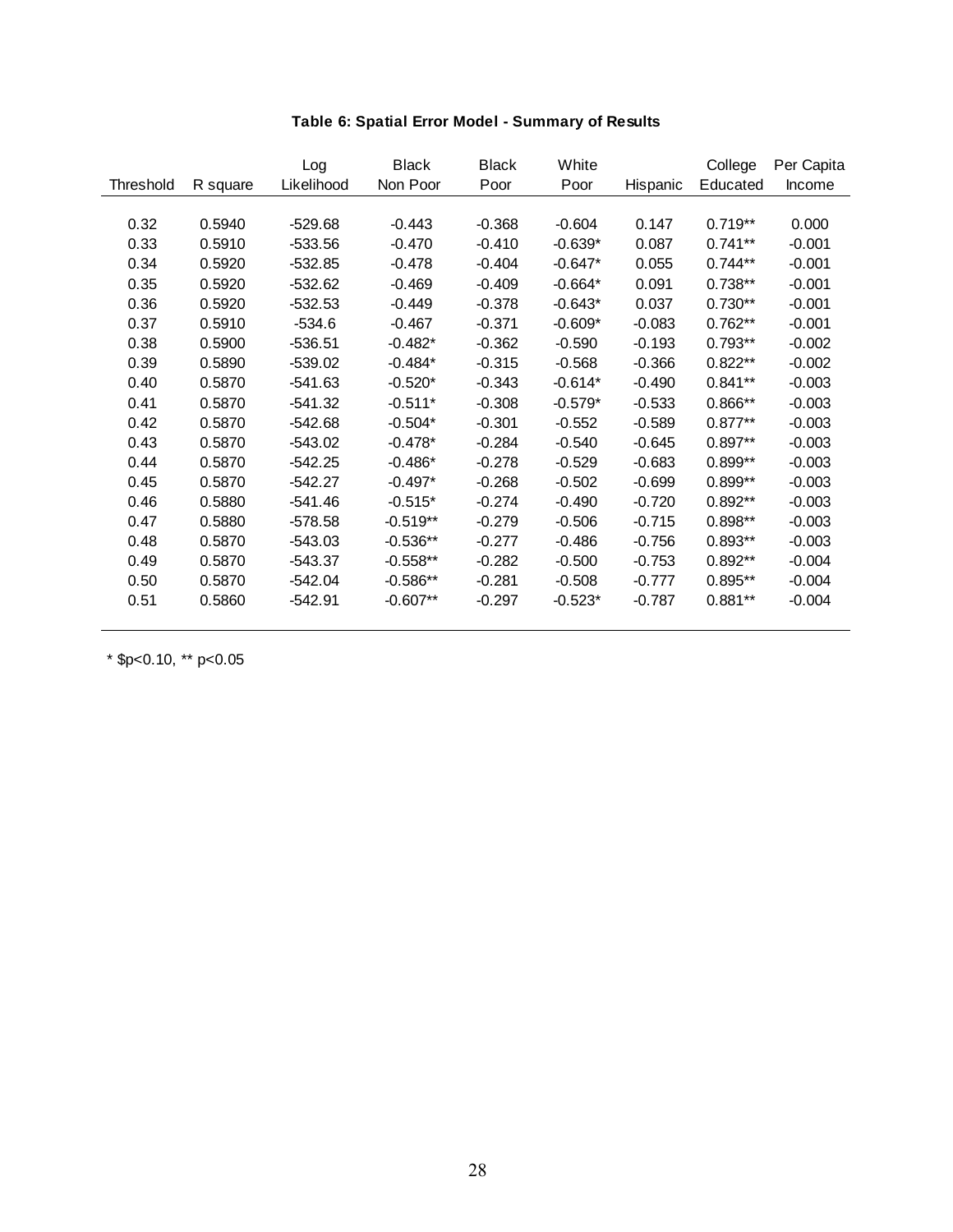|                                     | <b>OLS</b> |       | Spatial Error |       |
|-------------------------------------|------------|-------|---------------|-------|
| Variable                            | Coef       | S.E.  | Coef          | S.E.  |
|                                     | 10.838**   | 0.665 | 10.927**      | 0.675 |
| Constant                            |            |       |               |       |
| House Characteristics               |            |       |               |       |
| Year Built                          | 0.000      | 0.000 | 0.000         | 0.000 |
| <b>Square Feet</b>                  | $0.000**$  | 0.000 | $0.000**$     | 0.000 |
| Bedrooms                            | 0.000      | 0.011 | 0.001         | 0.010 |
| Bathrooms                           | 0.015      | 0.017 | 0.023         | 0.017 |
| Fireplace dummy                     | $0.160**$  | 0.018 | $0.144**$     | 0.017 |
| House type dummy (Reference: Ranch) |            |       |               |       |
| Raised Ranch                        | $0.202**$  | 0.085 | $0.181**$     | 0.082 |
| Split Level                         | 0.113      | 0.094 | 0.127         | 0.091 |
| Cape Cod                            | 0.016      | 0.044 | 0.008         | 0.042 |
| Colonial                            | $-0.178**$ | 0.062 | $-0.120**$    | 0.060 |
| Contemporary                        | 0.038      | 0.111 | $0.188*$      | 0.107 |
| Mansion                             | $-0.368**$ | 0.153 | $-0.332**$    | 0.147 |
| Old Style                           | $-0.089**$ | 0.037 | $-0.074**$    | 0.036 |
| Cottage                             | $-0.265**$ | 0.113 | $-0.253**$    | 0.110 |
| Row                                 | 0.096      | 0.160 | 0.117         | 0.155 |
| Duplex                              | $-0.061$   | 0.085 | $-0.033$      | 0.082 |
| Bungalow                            | $-0.150**$ | 0.058 | $-0.164*$     | 0.056 |
| Other                               | $0.175*$   | 0.091 | $0.160*$      | 0.091 |
| Town House                          | $0.274**$  | 0.065 | $0.473**$     | 0.073 |
| Neighborhood Characteristics        |            |       |               |       |
| % Black Poor                        | $-0.629**$ | 0.278 | $-0.368$      | 0.334 |
| % Black Non-Poor                    | $-1.085**$ | 0.227 | $-0.443$      | 0.304 |
| % White Poor                        | $-0.489*$  | 0.260 | $-0.604$      | 0.378 |
| % Hispanic                          | $-1.047**$ | 0.507 | 0.147         | 0.707 |
| % College Educated                  | $0.834**$  | 0.208 | $0.719**$     | 0.275 |
| Income p.c.                         | $-0.003$   | 0.003 | 0.000         | 0.004 |
| <b>Spatial Amenities</b>            |            |       |               |       |
| Dist to Broadway                    | $-0.111**$ | 0.030 | 0.021         | 0.071 |
| Dist to Railroad                    | 0.035      | 0.027 | 0.099         | 0.076 |
| Dist to Uptown                      | $-0.021$   | 0.017 | $-0.109*$     | 0.061 |
|                                     |            |       |               |       |

## **Table 7: OLS and Spatial Error Result for Optimal Threshold (0.32)**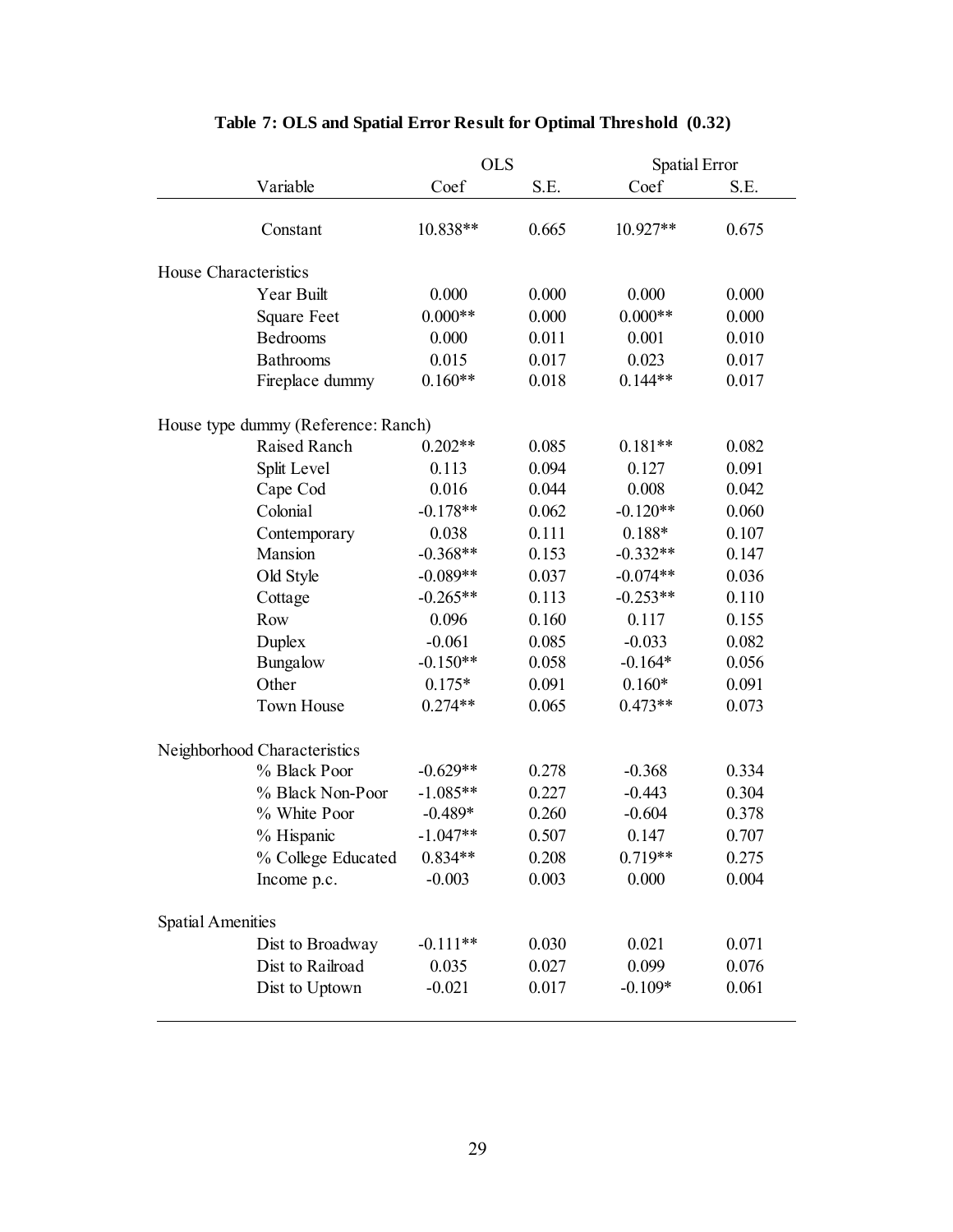|                          |                                          | <b>OLS</b> |       | Spatial Error |       |
|--------------------------|------------------------------------------|------------|-------|---------------|-------|
|                          | Variable                                 | Coef       | S.E.  | Coef          | S.E.  |
|                          | Year of Sale dummy (Reference: 2001)     |            |       |               |       |
|                          | 2002                                     | $0.155**$  | 0.036 | $0.149**$     | 0.035 |
|                          | 2003                                     | $0.391**$  | 0.035 | $0.392**$     | 0.034 |
|                          | 2004                                     | $0.612**$  | 0.034 | $0.609**$     | 0.033 |
|                          | 2005                                     | $0.770**$  | 0.033 | $0.773**$     | 0.032 |
|                          | 2006                                     | $0.824**$  | 0.035 | $0.826**$     | 0.034 |
|                          | 2007                                     | $0.804**$  | 0.036 | $0.802**$     | 0.034 |
|                          | Month of Sale dummy (Reference: January) |            |       |               |       |
|                          | February                                 | 0.042      | 0.048 | 0.052         | 0.047 |
|                          | March                                    | 0.070      | 0.046 | 0.054         | 0.044 |
|                          | April                                    | 0.005      | 0.044 | 0.018         | 0.042 |
|                          | May                                      | 0.068      | 0.044 | $0.075*$      | 0.042 |
|                          | June                                     | $0.077*$   | 0.042 | $0.078*$      | 0.041 |
|                          | July                                     | 0.059      | 0.043 | 0.053         | 0.041 |
|                          | August                                   | $0.155**$  | 0.043 | $0.154**$     | 0.042 |
|                          | September                                | $0.163**$  | 0.043 | $0.163**$     | 0.042 |
|                          | October                                  | $0.101**$  | 0.043 | $0.112**$     | 0.041 |
|                          | November                                 | $0.105**$  | 0.044 | $0.113**$     | 0.042 |
|                          | December                                 | $0.101**$  | 0.042 | $0.107**$     | 0.040 |
|                          | <b>Spatial Correlation Parameter</b>     |            |       |               |       |
|                          | Lambda                                   |            |       | $0.805**$     | 0.050 |
| <b>Model Diagnostics</b> |                                          |            |       |               |       |
|                          | $R-sq$                                   | 0.579      |       | 0.594         |       |
|                          | Adj R-sq                                 | 0.567      |       |               |       |
|                          | Log L                                    | $-548.650$ |       | $-529.680$    |       |
|                          | Number of Observa                        | 1678.000   |       | 1678.000      |       |

## **Table 7: Continued from Previous Page**

 $\overline{\text{* }\$p<0.10, \text{** }p<0.05}$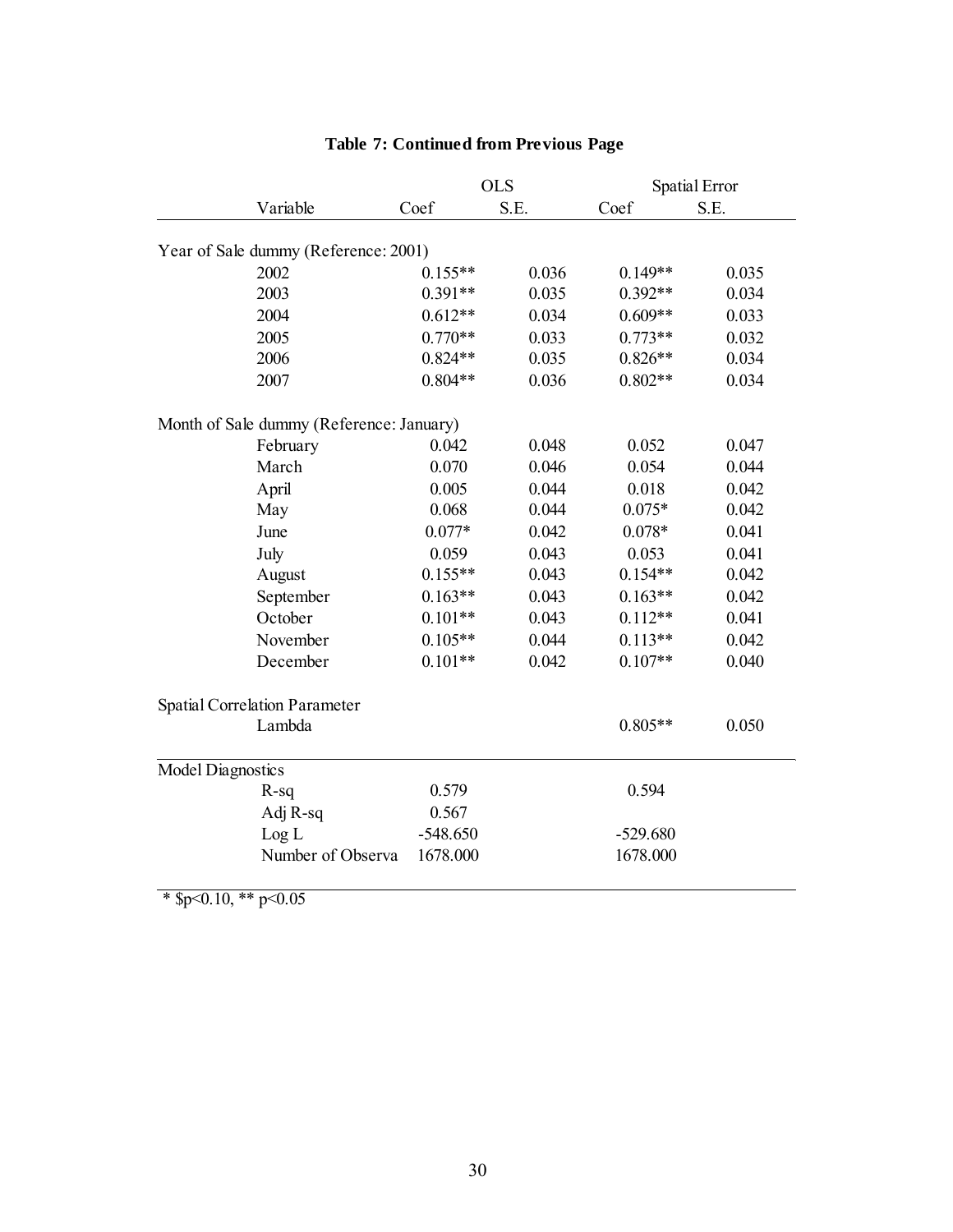

Figure 1: Black Population by Census Tract 2000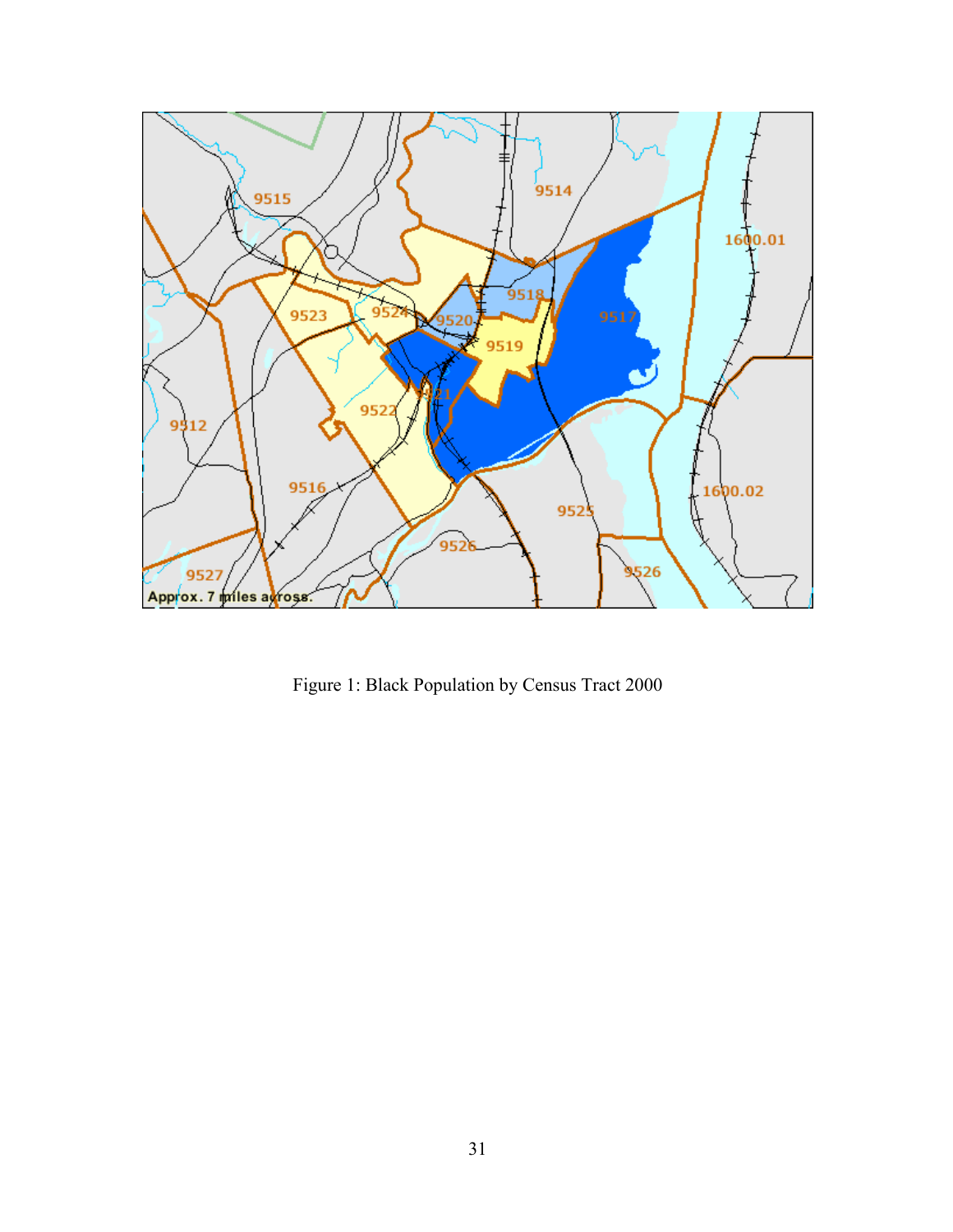

Figure 2: Black Population by Census Block Group 2000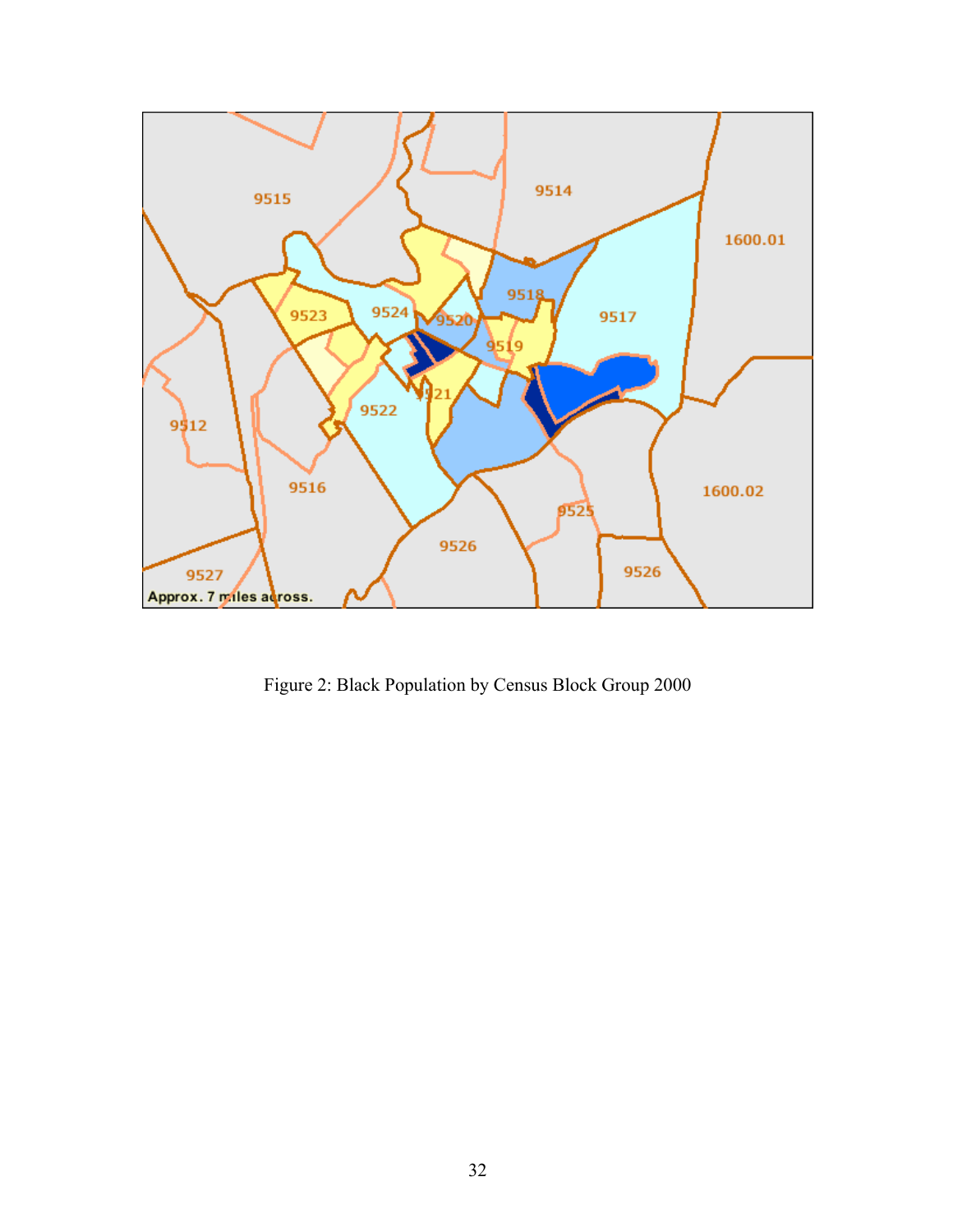

Figure 3: Convergence of Housing Prices, 1996-2000 to 2001-2007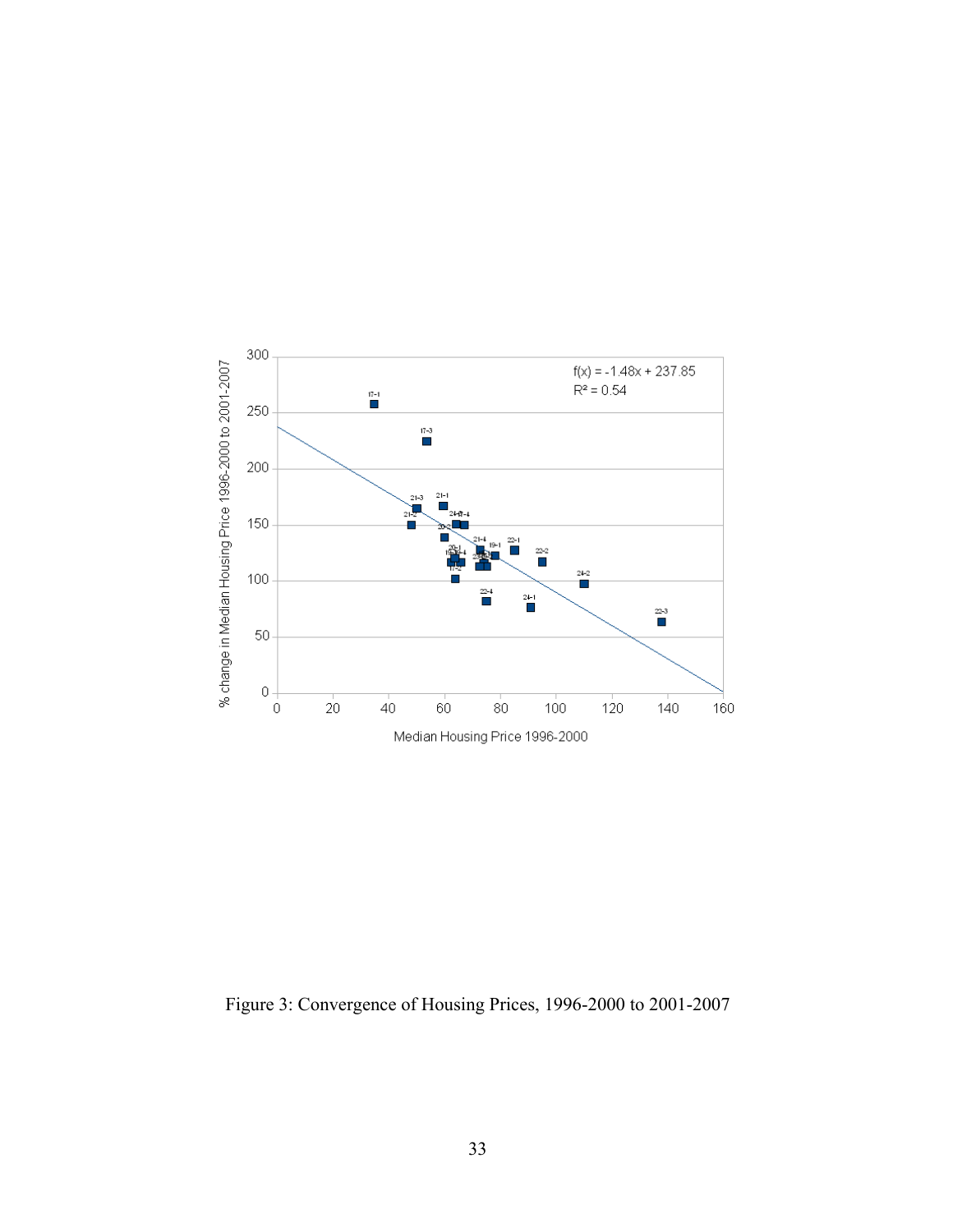

Figure 4: Racial Composition in 2000 and Median Housing Price 2001-2007